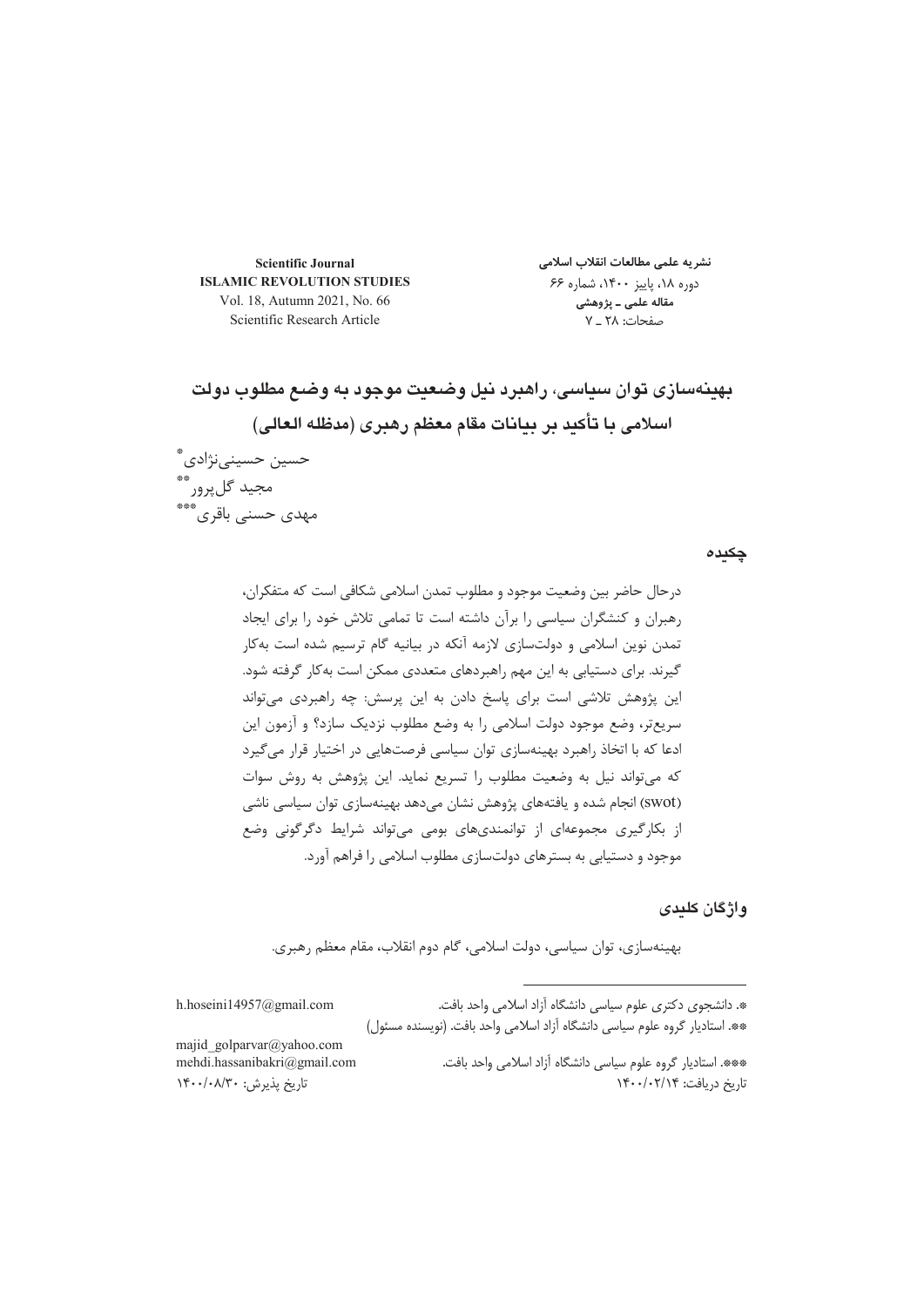٨ □ فصلنامه مطالعات انقلاب اسلامي، دوره ١٨، پاييز ١۴٠٠، شماره ۶۶

طرح مسئله

کشور بایستی قوی بشود؛ قوی شدن کشور جزو هدفهای ما است. اینهم از خطوط اصلی نسخه بعثت است؛ اینهم از بعثت گرفته شده؛ اینهم از قرآن گرفته شده، قرآن م فرمايد كه «وأَعِدُّوا لَهُمْ مَا اسْتَطَعْتُمْ مِنْ قَوَّةٍ؛ هرچه مي توانيد قوّت را زياد كنيد». (مقام معظم رهبري، ۱۳۹۹/۱/۳)

گام دوم انقلاب، نقطه عطفی در حرکت پیشرونده انقلاب است که براساس آن قرار است جمهوری اسلامی در اَیندهای نهچندان دور بهعنوان الگویی نوین در حکمرانی و همچنین الگویی برای نظام پیشرفته اسلامی در منطقه و جهان معرفی گردد. با این حال بروز برخی از مشکلات و نارساییها در کشور نشان میدهد که علی رغم طی یک مسیر پر افتخار، هم|ینک میان بایدهای انقلابی با واقعیتهای موجود، فاصلهای طولانی وجود دارد؛ فاصلهای که بخش بزرگی از آن ناشی از عدم دستیابی به دولت مطلوب اسلامی است. همانطور که هانتینگتون معتقد است، مشکل اصلی واپسءاندگی نهادهای سیاسی، دگرگونی اجتماعی و اقتصادی است و بر همین اساس پیدایش دولتی نیرومند که بتواند ارزش ها و آرمانها را ـ بهدرستی و مطابق آنچه که مورد انتظار یک جامعه اسلامی است ـ محقق نماید، ضروری است. اما مسئله این است که چرا با گذشت چهل سال از پیروزی انقلاب و با وجود تلاش های صورت گرفته، تاكنون نتوانستهايم به دولت مطلوب اسلامي دستيابيم. طبيعتاً رسيدن به وضع مطلوب دولت اسلامی نیازمند استفاده از راهبردهای مناسب بوده است، بهواقع راهبردها براساس فرصتها و تهدیدهای پیش رو، مسیرهایی را برای حرکت از شرایط فعلی و نیل به آینده مطلوب نشان میدهند. بهنظر می رسد بخشی از این واپس ماندگی در دستیابی به دولت مطلوب اسلامی، بهدلیل آن بوده است که تاکنون نتوانستهایم راهبردهای خود را براساس تکیه بر ظرفیتهای داخلی، فرصتهای خارجی و توجه به نقاط قوت و دوری از تهدیدات، پی ریزی، انتخاب و بروز نماییم ازاین رو امروزه در مسیر حرکت پیشرونده انقلاب و بهخصوص در آستانه گام دوم، نیازمند بازیبنی، طراحی و بروزرسانی راهبردهای جدیدِ مبتنی بر واقعیات امروز، آرمانِهای فردا و به دور از فرا روایتهای جهان غرب هستیم. منظور از راهبردها آنِ دسته از استراتژیهای بومی و ملی است که برخاسته از دانشها و ظرفیتهای ایرانی و اسلامی است. زیرا همانگونه که اندیشمندان پستمدرن نیز معتقدند، الگوهای توسعهای غربی، تنها مدلهای محتوم پیشرفت جوامع نیست و نظامهای سیاسی میتوانند الگوها و راهبردهای بومی و متفاوت خود را دنبال کنند. بهطور مثال لیوتار (از پیشگامان فلسفه پست مدرن) مخالف جدی روایتهای بزرگ و مسیرهای توسعه غربی است و بهجای آن بر راهبردهای محلی و بومی در مسیر پیشرفت تأکید می کند. این نوشتار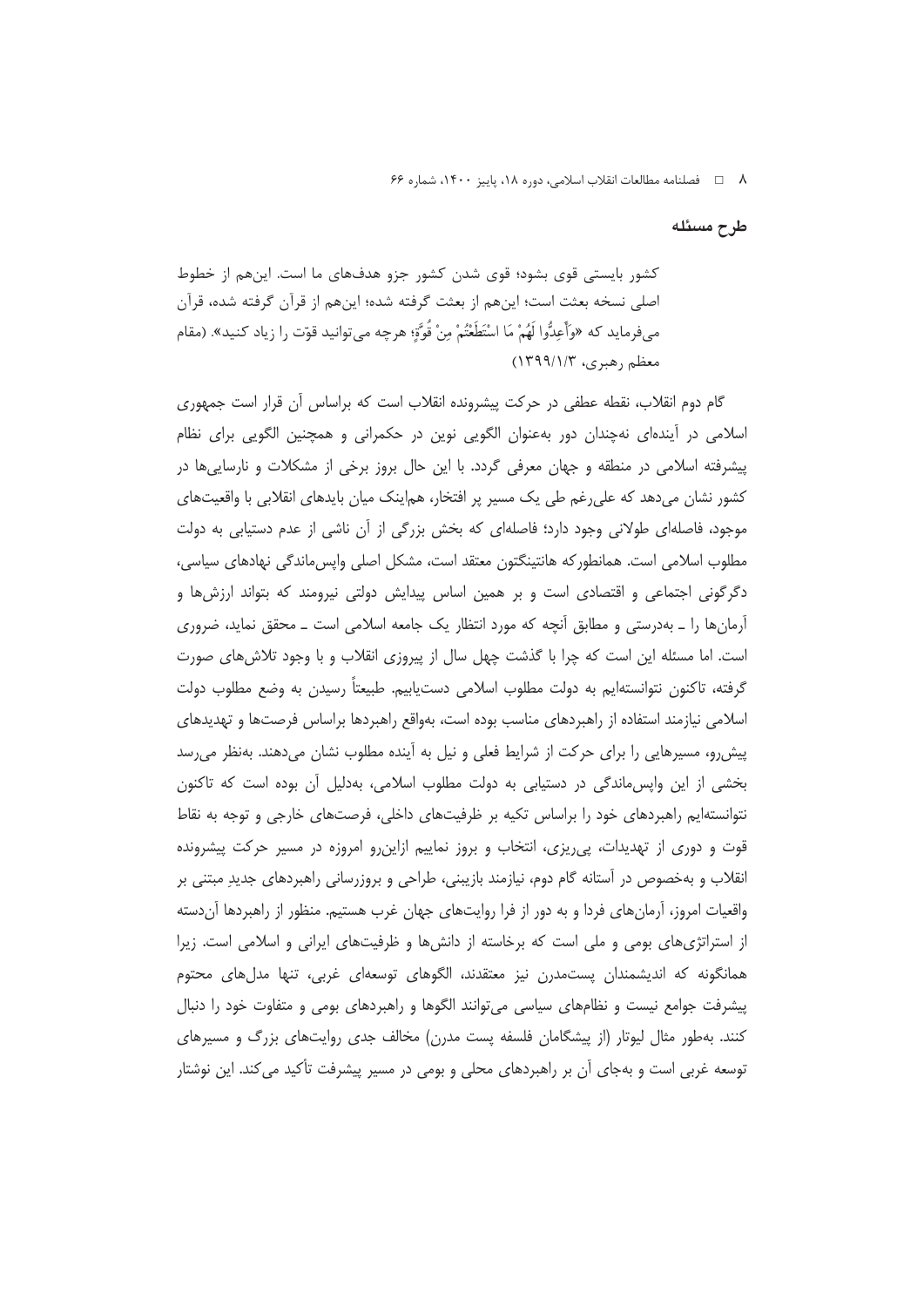براساس همین نگاه قصد دارد ضمن ترسیم سیمای دولت ایدئال اسلامی با استفاده از روش سوات (swot)، با شناسایی فرصتها و تهدیدات پیش روی جمهوری اسلامی به راهبردی بومی برای نیل از وضعیت موجود به وضع مطلوب دستیابد. بر این اساس سؤالی که در این پژوهش بهدنبال پاسخ آن هستیم این است که با توجه به فرصتها و تهدیدات پیش روی جمهوری اسلامی و با توجه به مؤلفههای بومی، مناسبترین راهبرد برای حرکت از وضعیت موجود به سمت وضع مطلوب دولت اسلامی کدام است؟ فرض پژوهش نیز بر این گزاره استوار است: به نظر می رسد با اتخاذ راهبرد بهینهسازی توان سیاسی، میتوان وضع فعلی را به وضع مطلوب دولت اسلامی نزدیک نمود.



مدل مفهومی یژوهش (طرح از نگارنده)

#### يىشىنە تحقىق

تاکنون پیرامون دولت اسلامی تحقیقات گوناگونی انجام شده است اما در جستجوهای صورت گرفته در پایگاههای مختلف تحقیقی، پژوهشی مطابق با عنوان این پژوهش یافت نشد. وجه تمایز این پژوهش آن است که غالب پژوهش،هایی که تاکنون صورت گرفته، حول چیستی و معرفی شاخصههای یک نظام سیاسی اسلامی بوده و کمتر به فرصتها و تهدیدات پیش روی این نظام، چگونگی دستیابی به آن و راهبردهای منتهی به دولت مطلوب اسلامی صحبتی به میان آمده است. موضوعی که در این پژوهش تلاش شده است به آن توجه شود. همچنین در این پژوهش تلاش شده است تا با عبور از فراروایتهای مسلط غربی از خلال رهنمودهای رهبری انقلاب و بهطور اخص بیانه گام دوم انقلاب، این راهبردهای بومی کشف و ارائه گردد. هرچند آثاری نیز وجود دارد که مطالعه و بررسی آنها در فرایند تحقیق اثرگذار بوده است و اشاره به آنها امری ضروری مینماید:

رحمان نجفی سیار در پژوهشی باعنوان «شاخصههای حکمرانی مطلوب دولت تراز انقلاب، براساس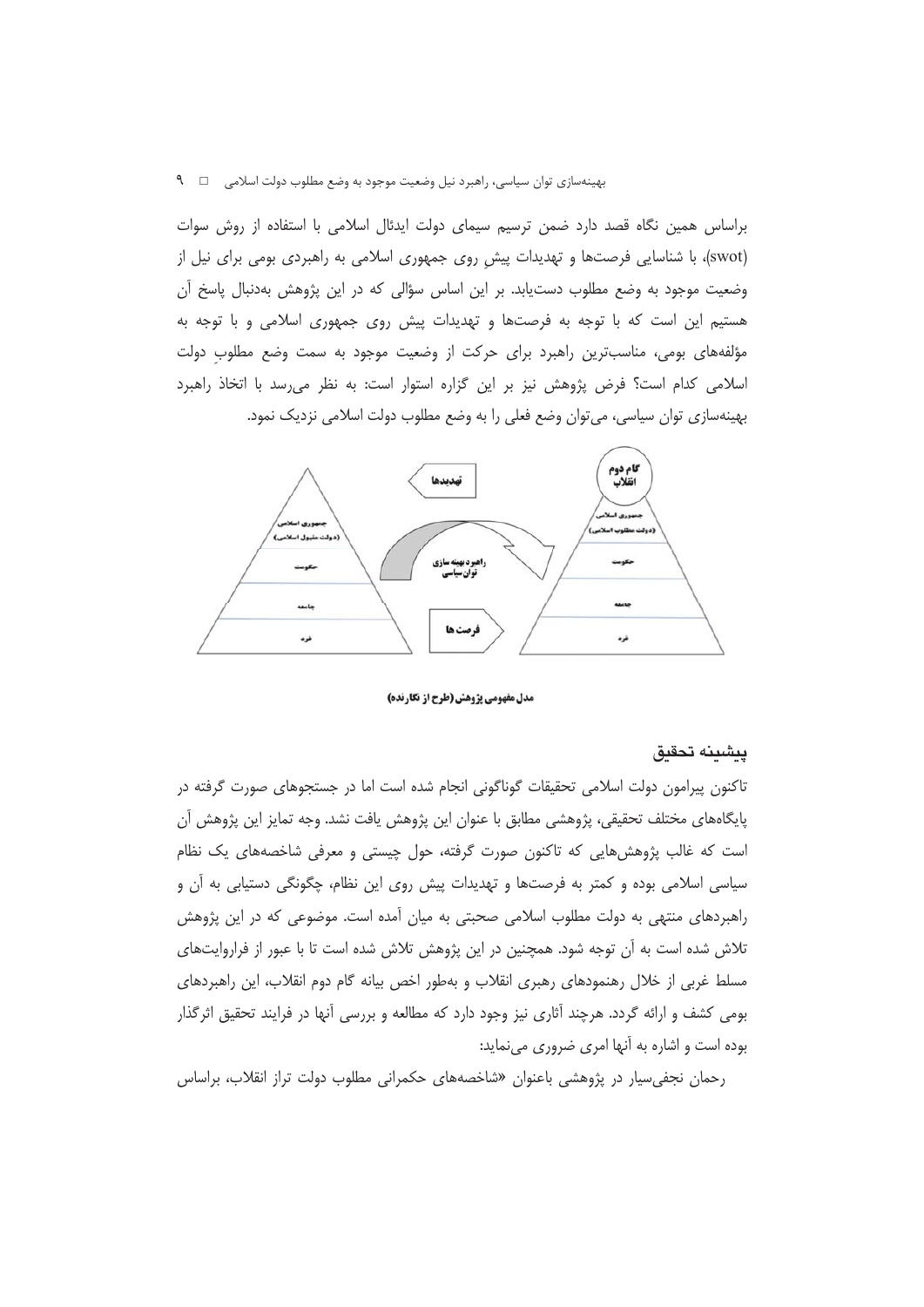۱۰ ه استامه مطالعات انقلاب اسلامي، دوره ۱۸، پاييز ۱۴۰۰، شماره ۶۶

بیانه دوم انقلاب» به ترسیم شاخصههای دولت تراز انقلاب پرداخته است. قدرت احمدیان در مقالهای تحت عنوان «گفتمان پستمدرنیسم و انقلاب اسلامی ایران» به بررسی رابطه میان این گفتمان نسبت به مدرنیته پرداخته و هر دو گفتمان را در تضاد با فراروایتها معرفی نموده است. سموئل هانتینگتون در کتاب *سامان سیاسی در جوامع دستخوش دگرگونی* به توسعه سیاسی در مسیر ایجاد دولت قدرتمند اشاره کرده است. او واپسءاندگی نهادهای سیاسی به دگرگونی اجتماعی و اقتصادی را مانعی در مسیر توسعه جوامع میداند. هفتکه و گوردال در کتاب *مبانی بهینهسازی سازهها ش*رحی کاملی از عملیات بهینهسازی بهعنوان یک راهبرد ارائه نمودهاند و معتقدند که می توان با ایجاد تغییرات در ورودی های سیستم، نتایج بهتری را به دست آورد. سید احمد راهنمایی در مقالهای با عنوان «فلسفه بیانه گام دوم انقلاب با تأكيد بر مقاصد بين|لمللي» براساس فرازها و واژگان اساسي بيانيه و ساير بيانات رهبر انقلاب، تجزیه و تحلیل روشنی از بیانه با تمرکز بر مقاصد بین|لمللی ارائه نموده است. محمد کاکاوند در پژوهشی با عنوان «تحلیل عزت و استکبارستیزی در بیانه گام دوم انقلاب»، عزت و استکبارستیزی را دو عنصر اصلی بیانه گام دوم معرفی کرده که براساس آن هرگونه وابستگی به بیگانه مردود شناخته شده است.

#### تعريف مفاهيم

- **۱. راهبرد:** راهبردها نقشههایی عملیاتی هستند که اعمال ما را تا رسیدن به هدف نهایی طراحیشده، هدایت می کنند. (حاجیانی، ۱۳۹۰: ۸۸) به واقع آنها براساس فرصتها و تهدیدها، مسیرهایی را برای حرکت از شرایط فعلی و رسیدن به آینده مطلوب نشان میدهند. به واقع راهبردها تجویزهایی هستند که عمل به آنها تحقق مطلوبترین آینده ممکن را نوید میدهد. (بل، ۱۳۹۱: ۳) مراد ما از راهبرد، سریعترین مسیری است که ما را از یک دولت مقبول به سمت ساخت دولت مطلوب اسلامی رهنمون میسازد.
- **٢. دولت اسلامي:** نظام سياسي ايدئال مطلوب در فلسفه مقام معظم رهبري، مردمسالاري اسلامي است؛ (سیلانی، ۱۳۹۴: ۲۹) نظامی که در آن آئین حکمرانی از کتاب خدا گرفته میشود (مقام معظم رهبری، بیانات به مناسبت عید مبعث، ۱۳۹۹/۹/۱۲) و تنها راه نجات این کشور و رسیدن آن به نقطهای که شایسته این ملت است، فقط در سایه اسلام، جمهوری اسلامی و نظام اسلامی امکانِپذیر است. (مقام معظم رهبری، بیانات در سیزدهمین سالگرد رحلت امام خمینیﷺ، ۱۳۸۱/۳/۱۴) بنابراین منظور از دولت اسلامی، دولتی مطلوب و کارآمد، متشکل از حکومت، جامعه و فرد انقلابی است که در جغرافیای جمهوری اسلامی قرار گرفته و محصول نوسازی فرهنگ سیاسی در ایران مبتنی بر اصول و ارزش های انقلابی است.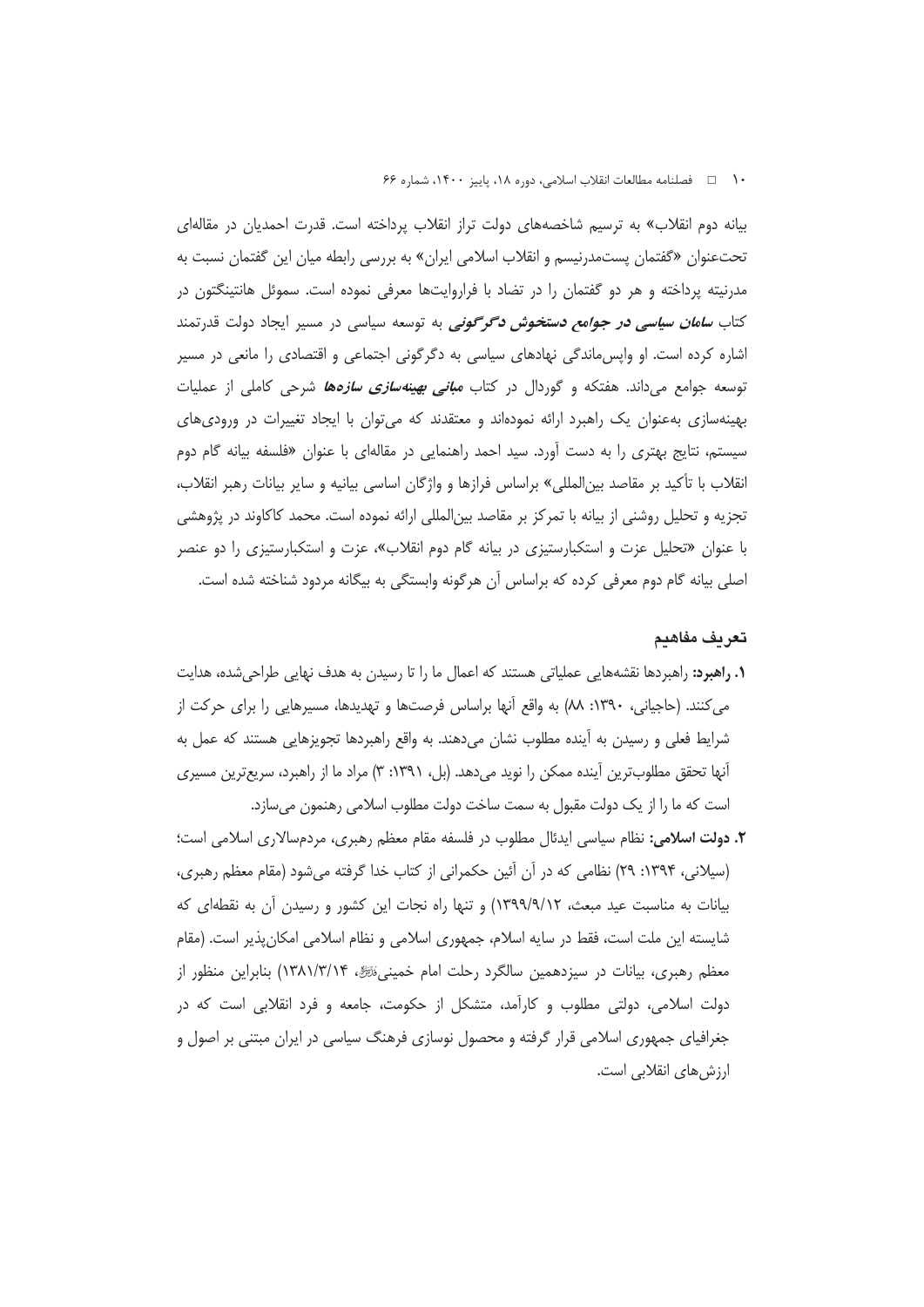- **۳. توان سیاسی:** مجموعهای از توانمندیها است که شامل: توانمندی حفظ ارزش و هویت، توانمندی ایجاد انسجام و همبستگی، توانمندی انعطاف و سازگاری، توانمندی کشف و پاسخگویی به مطالبات، توانمندی بسیج سیاسی، توانمندی مدیریت بحران، توانمندی جذب و مشارکت سیاسی، توانمندی آموزش و جامعهپذیری سیاسی و توانمندی آگاهسازی و هدایت سیاسی میشود که کلیتی به نام توان سیاسی را شکل میدهند.
- **٤. بهینهسازی:** منشأ بهینهسازی در این تئوری نهفته است: میتوان در یک سیستم برخی قابلیتها را بیش از گذشته بهبود بخشید. (Nichlson: 2008) بهینهسازی فرایندی است که برای بهتر کردن چيزي دنبال مي شود. فكر، ايده و يا طرحي كه به وسيله يک دانشمند يا يک مهندس مطرح مي شود، طی روال بهینهسازی بهتر میشود. در بهینهسازی از یافتن بهترین جواب برای یک مسئله صحبت به میان میأید. منظور ما از بهینهسازی، تغییر دادن ورودیها و خصوصیات سیستم سیاسی است به نحوی که بهترین خروجی یا نتیجه به دست آید. (مطیع قادر، ۱۳۸۹: ۲ \_ ۱)



شکل شماره ۳: فرایند بپینهسازی (طرح از مؤلف)

## موانع و فرصتهای پیش روی دولت اسلامی

شرط اول بهینهسازی، شناخت و پذیرش خطاها، نقطه ضعفها و تهدیدات در کنار اصلاح آنها است. شرطی که از همان ابتدای انقلاب بر آن تأکید شده است. این انقلاب بهعنوان پدیدهای زنده، بااراده، منعطف، دارای احساس و ادراک با ابتناء به آموزههای دینی و آرمان متعالی اسلام و اصل پویای اجتهاد ــ که در اصل ولایت فقیه در قانون اساسی تبلور یافته است ـ همواره آماده اصلاح و تصحیح خطاهای خويش است (بيانه گام دوم) «اصلاح اين است كه هر نقطه خرابي، هر نقطه نارسايي و هر نقطه فاسدي به نقطه صحیح تبدیل شود. انقلاب خودش یک اصلاح بزرگ است و تداوم اصلاحات در ذات و هویت انقلاب نهفته است». (مقام معظم رهبري، بیانات در خطبههاي نمازجمعه تهران، ۱۳۷۹/۱/۲۶) اصلاحات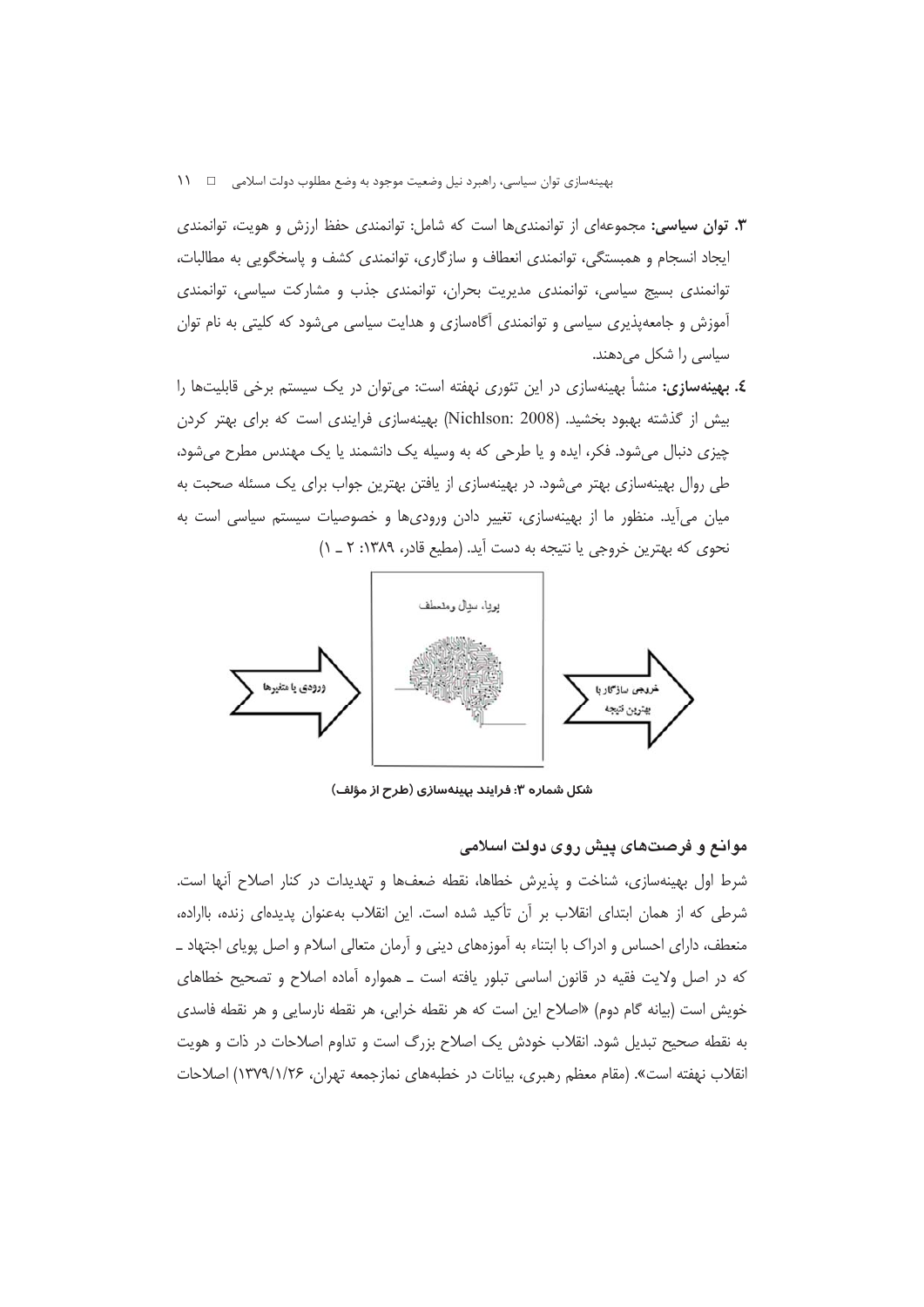۱۲ □ فصلنامه مطالعات انقلاب اسلامي، دوره ۱۸، پاييز ۱۴۰۰، شماره ۶۶

به معنی سامان بخشی به نظم موجود، در جهت نیل به وضع مطلوب و سازگاری باشرایط و مقتضیات زمان است. بر این اساس اصلاحات همان روش بهبود و سازمانبخشی به وضع موجود و ایجاد تغییرات سودمند به شیوه تکاملی و تدریجی در زندگی سیاسی، اجتماعی و اقتصادی است. یکی از راهها و روشهای عقلایی و علمی جدید و برنامهریزیشده جهت دستیابی به تعادل نظام، رفع معایب و برون رفت از تنگناها و مشکلات جامعه و ایجاد نظمی بهتر و نظامی کارآمدتر از گذشته است. (نظرپور، ۱۳۸۷: ۲۷۶)

روش تجزیه و تحلیل سوات<sup>٬</sup> یک ابزار استراتژیک مهم در فرایند کاوش در محیط داخلی و خارجی یک سازمان و استخراج استراتژیهای مناسب براساس نقاط قوت، ضعف، فرصتها و تهدیدهای آن (Ronen, Coman: 2007)



شکل شماره۲: مدل سوات (swot): (طرح شکل از نگارنده)

با استفاده از این روش به خوبی می توان همانند یک موجود زنده، تهدیدات و فرصتهای اعمال شده از داخل یا خارج جمهوری اسلامی را حس کرد و برای پاسخ به أنها، با توجه به یک الگوریتم کنترل مناسب، اقدام به انتخاب بهترين استراتژي نمود. غايت اين شيوه تبديل تهديدها به فرصتها، به حداقل رساندن ضعفها و حداکثر نمودن قوتها اس*ت*، زیرا: «امروز، هم فرصتهای بسیار بزرگی داریم، هم چالشهایی در پیش روی ما است که بایستی با این چالشها برخورد کنیم و با کمک این فرصتها، بر این چالش ها به توفیق الهی پیروز بشویم». (مقام معظم رهبری، بیانات در حرم رضوی، ۱۳۹۴/۱/۱) مدل سوات به دو بخش درونِسازمانی (قدرت و ضعف) و برونِسازمانی (فرصت و تهدید) تقسیم میشود (اسلامی و دیگران، ۱۳۹۷: ۱۰) ازاین رو می تواند با شناسایی این نقاط در مسیر تقویت و بهینهسازی توان سیاسی جمهوری اسلامی و رسیدن به حد نهایی قدرت و عزت کمک نماید، همان گونه که تشدید باران اگرچه می تواند سیل و خرابی به بار آورد اما با کمی اراده و تلاش و ایجاد سیل بند و سد، نهتنها می توان

1. SWOT.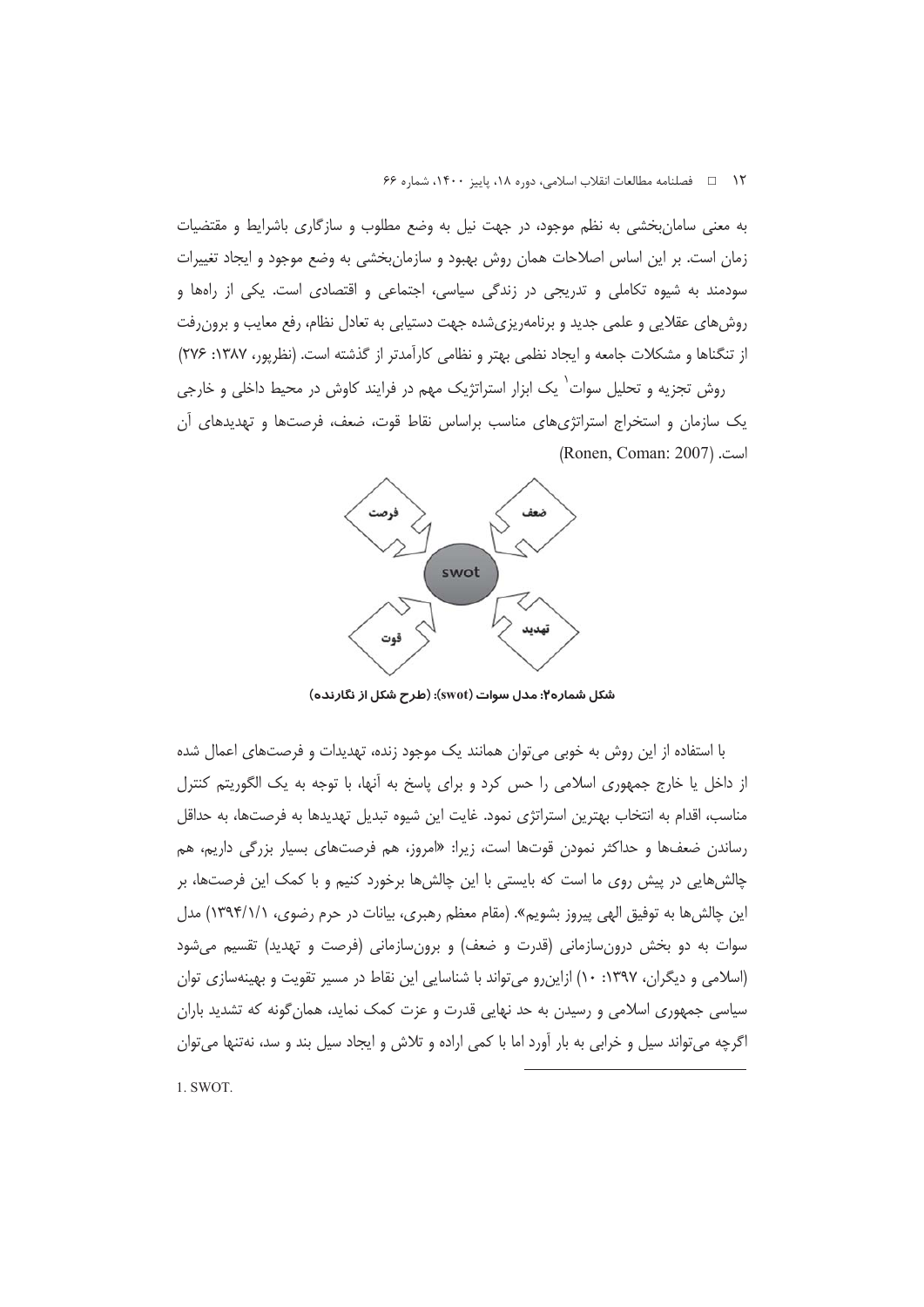مانع تخریب شد بلکه آنرا تبدیل به فرصت ذخیره آب و تولید برق نمود. «ما با تکیه بر همین پایداری و ایمان مردم، این تهدیدات را به فرصتی برای افزایش عزت و اقتدار ملت و کشور تبدیل خواهیم کرد». (مقام معظم رهبری، بیانات در دیدار ما مسئولان وزارت خارجه، ۱۳۹۷/۵/۲۵) همانطور که جدول شماره ۲ نشان میدهد، نقش عوامل درونی در تقویت توان نظام سیاسی به مراتب از عوامل خارجی پر رنگتر است و این بدان معناست که راهبردها باید به گونههای انتخاب شود تا عوامل داخلی مورد توجه بیشتری قرار گیرد، گرچه این بههیچوجه بهمعنی غفلت از عوامل خارجی نیست. امروزه این درک روزافزون وجود دارد که کلید موفقیت در فرایند توسعه، بهرهگیری از راهبردهای توسعهمحور بومی است که براساس تمرکز بر داراییهای مادی و معنوی درونی جامعه بنا شده است. (William t. hipwel: 2009) نکته قابل تأمل اینکه براساس دادههای پژوهش، در جمهوری اسلامی به ازای هر ضعف و تهدید حداقل یک و در بیشتر موارد چندین نقطه قوت و فرصت وجود دارد که در صورت اتخاذ راهبرد مناسب، با استفاده از أنها می توان توان دولت اسلامی را به نقطه بهینه نزدیک نمود. متأسفانه در سالهای اخیر غفلت از نقاط قوت داخلی و اتخاذ برخی رویکردها و راهبردهای خارج محور سبب شده است تا دستیابی نظام سیاسی به نقطه بهینه با تأخیر مواجه شود. «بعضی میخواهند مشکلات را با تکیه به دیگران، با رشوه دادن و تذلُّل در مقابل دیگران حل کنند؛ بعضیها هم نه، میخواهند مشکلات را با توان داخلی خودشان حل کنند. اعتقادمان این است که باید از درون، خودمان را تقویت کنیم، این اساس کار است» (مقام معظم رهبری، بیانات در دیدار با اعضای مجلس خبرگان، ۱۳۹۲/۶/۱۴).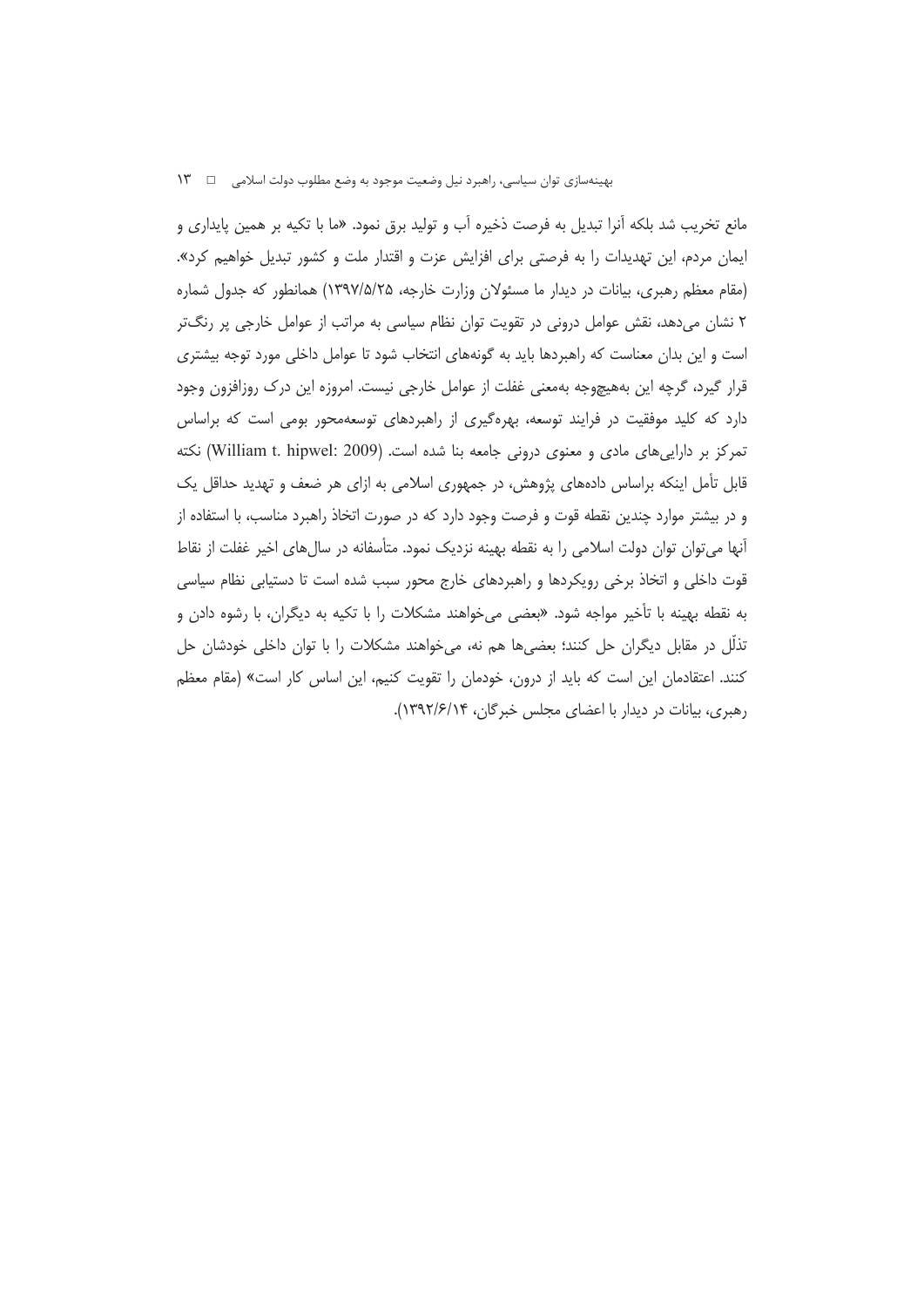| نقاط ضعف                                     | نقاط قوت                                       |                     |
|----------------------------------------------|------------------------------------------------|---------------------|
| بی توجهی به رهنمودهای رهبری W1               | S1 رهبري خردمندانه و حكيمانه                   |                     |
| W2 برخی ساختارهای کهنه و غیرمنعطف            | S2 ساختار سیاسی مدرن و منعطف                   |                     |
| W3 توسعه نامتوازن و عدمهماهنگي بينبخشي       | S3 توسعه متوازن در تمامي حوزەها                |                     |
| W4 عدمرعايت اصول قانون اساسي و ساير قوانين   | S4 قانون اساسي مترقي و قوانين موضوعه           |                     |
| W5 بیتوجهی به آزادیها و حقوق سیاسی           | S5 آزادیهای اجتماعی و سیاسی                    |                     |
| W6 ارزشهای غربی و غیربومی                    | S6 ارزشها و هویت مشترک اسلامی ایرانی           |                     |
| W7 الگوهای مدیریتی خسته، ایستا و غیربومی     | S7 الگویهای مدیریتی جوان، پویا و بومی          |                     |
| W8 الگوهای غیربومی سرمایهداری                | S8 الگوى بومى اقتصاد مقاومتى                   |                     |
| W9 خودباختگی و عدماعتماد به نفس ملی          | S9 اعتماد به نفس ملی و باور به ما میتوانیم     |                     |
| W10 بی ثباتی سیاسی و ناامنی و آشوب           | S10 ثبات و امنيت داخلي                         |                     |
| W11 بیتوجهی به نسل جوان و تحصیل کرده         | S11 نسل جوان و تحصيلكرده                       |                     |
| W12 اختلافات قومي، زباني و مذهبي             | احساس همبستگی ملی $\operatorname{S12}$         | عوامل<br>ح<br>درونى |
| 3 W سیاستزدگی، پوپولیست و عوامفریبی          | S14 ظرفيت بسيج سياسي                           |                     |
| بی توجهی به خواستههای بهحق جامعه $\rm W14$   | S15 حمایت و مشارکت مردمی                       |                     |
| 5 W عدماستفاده از نهادهای مردمی              | نهادهای انقلابی و سنتی جهادگر ${\rm S}16$      |                     |
| تخطئه انجمنها، تعاونيها و سمنها ${\rm W}16$  | S17 انجمنها، تعاونيها و سمنها                  |                     |
| W17 اسراف منابع مادي و تاراج ثروت ملي        | S18 منابع مادي سرشار و متنوع                   |                     |
| محدودیت و تبعیض در فعالیتها و پستها M $18\,$ | S19 فرصتهای برابر در فعالیتها و پستها          |                     |
| W19 فساد، تبعیض و بیعدالتی                   | مبارزه جدی با کانونهای فساد و بیعدالتی $\S 20$ |                     |
| تصمیمات سیاسی غیرعقلانی و احساسی $\rm W20$   | S21 عقلانيت در اتخاذ تصميمات سياسي             |                     |
| W21 الگوهای رفتاری غیردمکراتیک و مستبدانه    | S22 الگوهای رفتاری دموکراتیک و مردمسالار       |                     |
| فعالیت کانونهای ضد معنویت و اخلاق M22        | S22 فعالیت کانونهای معنویت و اخلاق             |                     |
| 323 بي توجهي و محدوديت فعاليت احزاب          | S23 فعالیتهای احزاب و گروههای سیاسی            |                     |
| W25 سوءاستفاده، بیقانونی و لابیگری احزاب     | S24 نظام تحزب و فعاليت درست احزاب              |                     |
| W25 سانسور و محدودیت مطبوعات                 | S25 مطبوعات آزاد و متنوع                       |                     |
| W26 فضاي مجازي ولنگار و فاقد نظارت           | S26 بهره درست از فضاي مجازي                    |                     |

جدول شماره ۲: نقاط قوت و ضعف (جمع آوری: نگارنده)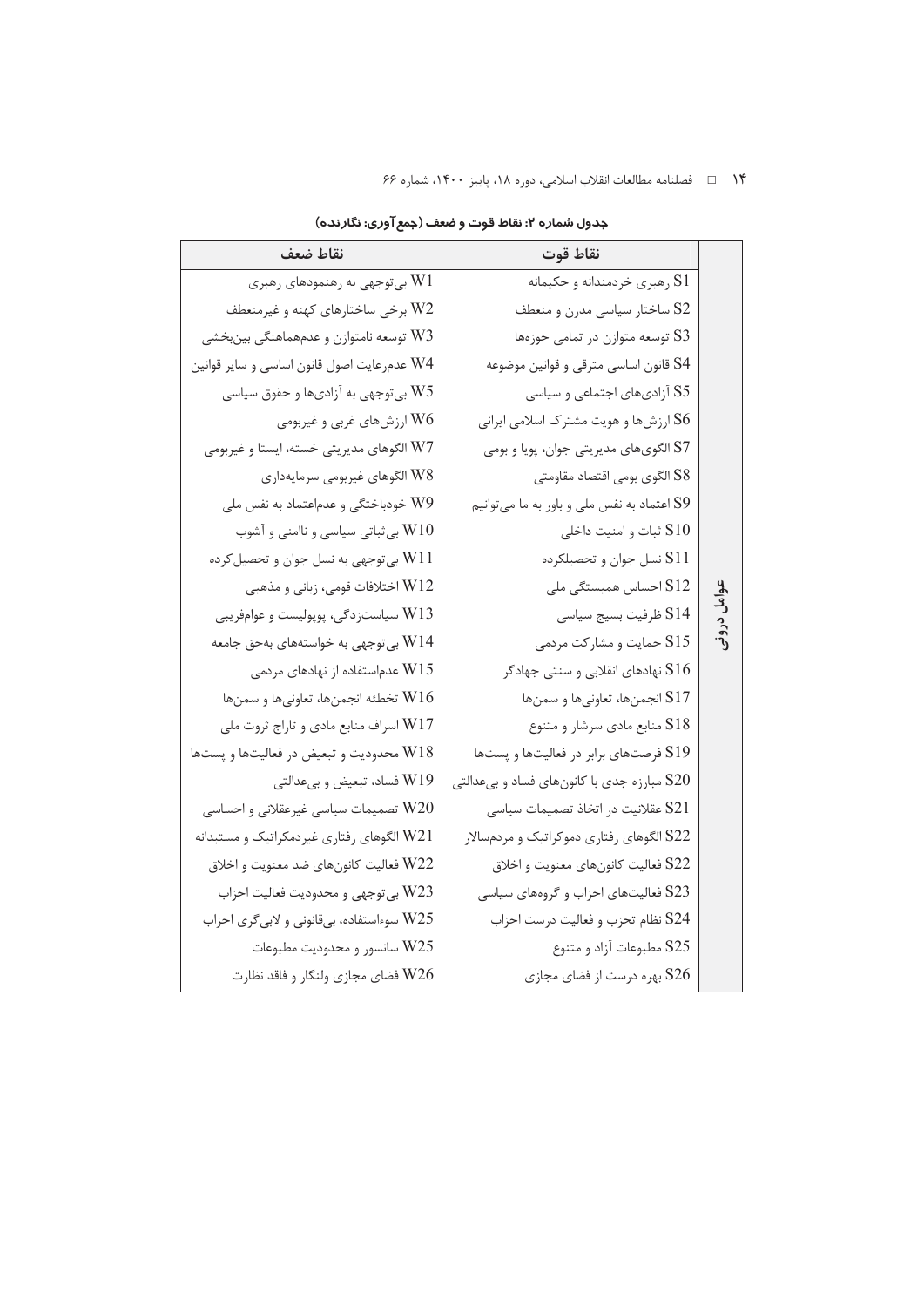|       | فرصتها                                        | تهديدات                                     |
|-------|-----------------------------------------------|---------------------------------------------|
|       | ارزشهای مشترک و وحدت جهان اسلام $\mathrm{O}1$ | اختلاف قومی و مذهبی جهان اسلام $\rm T1$     |
|       | 02 ديپلماسي فعال و انقلابي                    | T2 ديپلماسي منفعل و محافظه <i>ک</i> ار      |
|       | 03 استفاده از قواعدحقوق بين لملل و            | T3 سلطه از طريق اتكاء به قواعد حقوق         |
|       | سازمانهای بینالمللی، قراردادها و تعهدات       | بینالملل و سازمانهای بینالمللی، قراردادها و |
|       | بين لمللى                                     | تعهدات بين لمللي                            |
|       | O4 استفاده از پتانسیل محور مقاومت             | T4 ظهور گروههای مرتجع اسلامی در منطقه       |
|       | O5 ثبات و امنيت در منطقه و جهان               | و جهان                                      |
|       | استفاده از ظرفیت NGOها و انجمنهای O6          | T5 هرگونه بی ثباتی و ناامنی در منطقه و      |
|       | بين لمللى                                     | جهان                                        |
|       | O7 تعامل سياسي و همهجانبه با جهان             | نفوذ در قالب NGOها و انجمنهای T6            |
|       | O8 سیاست نه شرقی نه غربی جمهوری               | بين لمللى                                   |
|       | اسلامى                                        | T7 انزوا و یکجانبهگرایی در روابط بین الملل  |
|       | O9 غرور و اعتماد به نفس در روابط بينالملل     | T8غربگرایی و شرقگرایی منفعلانه و            |
| عوامل | O10 مقاومت و ایستادگی در مقابل                | غيرمنطقي                                    |
|       | سیاستهای نظام هژمون جهانی                     | T9 وادادگی و عدم اعتماد به نفس در روابط     |
|       | شکست تحریمها و دشمنیهای امریکا $011\,$        | بين لملل                                    |
|       | O12 بازدارندگی دفاعی و امنیتی                 | تسلیم و تزلزل در مقابل سیاستهای T $10\,$    |
|       | O13 استفاده از ابزارهای رسانهای در اختیار     | نظام هژمون جهاني                            |
|       | 014 تصویرسازی و انگارهسازی مثبت از            | T11 ناتوانی در مقابل تحریمها و دشمنیهای     |
|       | انقلاب در افكار عمومى منطقه و جهان            | امر یکا                                     |
|       | شکست ارزشها و راهبردهای سیاسی $015\,$         | T12 تهدیدات نظامی و امنیتی                  |
|       | آمریکا و نسخههای نجاتبخش نظامهای غربی         | T13 پروپاگاندا و تهاجم غولهای رسانهای       |
|       | در منطقه و جهان                               | جهان                                        |
|       | فلھور جنبشھای سیاسی تقابل گرا با $016$        | T14 ارائه تصویری غیرواقعی و خشن از          |
|       | نظام سرمایهداری و حرکتهای ضد نژادپرستی        | انقلاب در افكار عمومي منطقه وجهان           |
|       | در غرب                                        | T15 ارائه تصویر آرمانی و نجاتبخش از         |
|       |                                               | ارزشها و سیاستهای نظام لیبرال دمکراسی       |
|       |                                               | غربي در منطقه و جهان                        |
|       |                                               | T16 ظهور و بروز گروههای سیاسی و             |
|       |                                               | جنبشهای متمایل به غرب در منطقه              |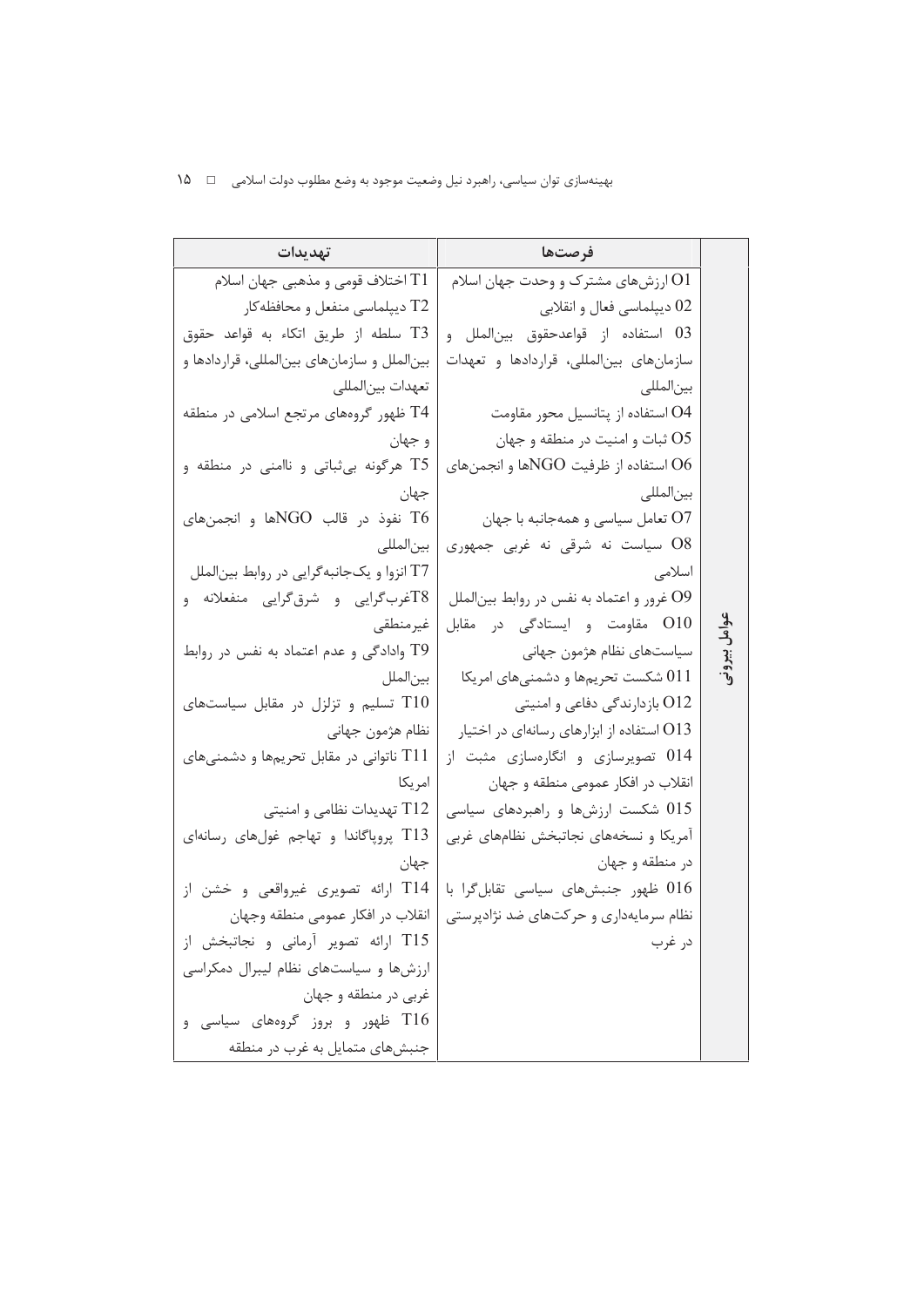## مختصات دولت ایدئال در جمهوری اسلامی

شرط دوم بهینهسازی، ترسیم دولت ایدئال اسلامی است. نظام سیاسی ایدئال در جمهوری اسلامی همان نظام مردمسالار اسلامی است که متکی بر توزیع خاصی از ارزشها، ایستارها، هنجارها و مهارتهای سیاسی مطابق با معیارها و شعارهای انقلاب اسلامی است. در این الگو عنصر اصلی مردم هستند البته مردم نمیٍتوانند به هدفهای مشترک دست یابند مگر اینکه به درستی سازمان یابند و قواعد معین طرز عمل را بپذیرند. حکومت کارگزاری است که مسئول سازماندهی و اجرای این قواعد و رفتار در سطح جامعه است. (عالم، ١٣٧٣: ١۴٣) هدف از ترسيم أرمانها، تشخيص فاصله وضع موجود با وضع مطلوب است؛ به کلامی دیگر تا وضعیت مطلوب بهطور شفاف ترسیم نشود امکان سنجش وضع موجود فراهم نخواهد شد. بنابراین برای حرکت به سمت نقطه بهینه دولت اسلامی باید بتوانیم به تصویری شفاف از دنیای مطلوب آینده دست پاییم. ازاین,رو در ادامه به تصور مختصات دولت ایدئال جمهوری اسلامی پرداخته می شود. البته باید توجه نمود که کاهش این فاصله در حوزه سیاسی بهدلیل چند بعدی، جامع و شدیداً کیفی بودن آن، کار دقیق و دشواری است. به عبارت دیگر، بهینهسازی، مطلوبیت و تکامل در این حوزه از پیچیدهترین سطوح توسعه یک جامعه است. (سریع القلم، ۱۳۷۱: ۲۶)

جدول شماره ۱ مختصات نظام سیاسی مطلوب را از منظر سند چشم|نداز و بیانه گام دوم انقلاب در سه سطح جامعه انقلابی، حکومت انقلابی و فرد انقلابی نشان میدهد که باید برای رسیدن به آن در گام دوم انقلاب تلاش نمود. جامعه مطلوب اسلامی ازاین٫و اهمیت دارد که در آن افراد در مسیر سعادت و کمال حقیقی خود گام برمیدارند و تلاش و کوشش میکنند تا نهاد حکومت و سیاست بهصورت احسن تحقق یابد و چون این نهاد به واسطه برنامهریزیها، سیاستگذاریها و ارشادها تأثیری عظیم بر سایر بخشها دارد، نهادهای دیگر نیز به نحو احسن شکل می گیرند. (مصباح، ۱۳۷۹: ۴۷۹) گرچه رسیدن به أرمانِشهر و ایجاد یک دولت اسلامی ایدئال کار أسانی نیست اما این هرگز به معنی ناامیدی نیست. بلکه در درجه اول نیازمند حرکت به وضع مطلوب با استفاده از روشها و مدلهای گوناگون در جهت کشف نقاط قوت و ضعف و در درجه دوم استفاده از این نقاط برای پشتسر گذاشتن و برطرف کردن ضعفها و تهدیدات است: «ما پیشرفتهایی داشتیم، ضعفها و نقصهایی هم داشتیم. پیشرفتهامان را باید بشناسیم، ضعفهامان را هم باید بشناسیم. اگر ضعفهای خودمان را پنهان کنیم، نشناسیم، تجاهل کنیم، این ضعفها خواهد ماند، نهادینه خواهد شد؛ برطرف نخواهد شد. همه نقاط قوّت و ضعف را باید بدانيم. نقاط مثبت و منفي هر دو هست، افتوخيز هست، اما حركت ادامه داشته است؛ اين مهم است». (مقام معظم رهبری، بیانات در خطبههای نماز جمعه تهران، ۱۳۹۰/۱۱/۱۴)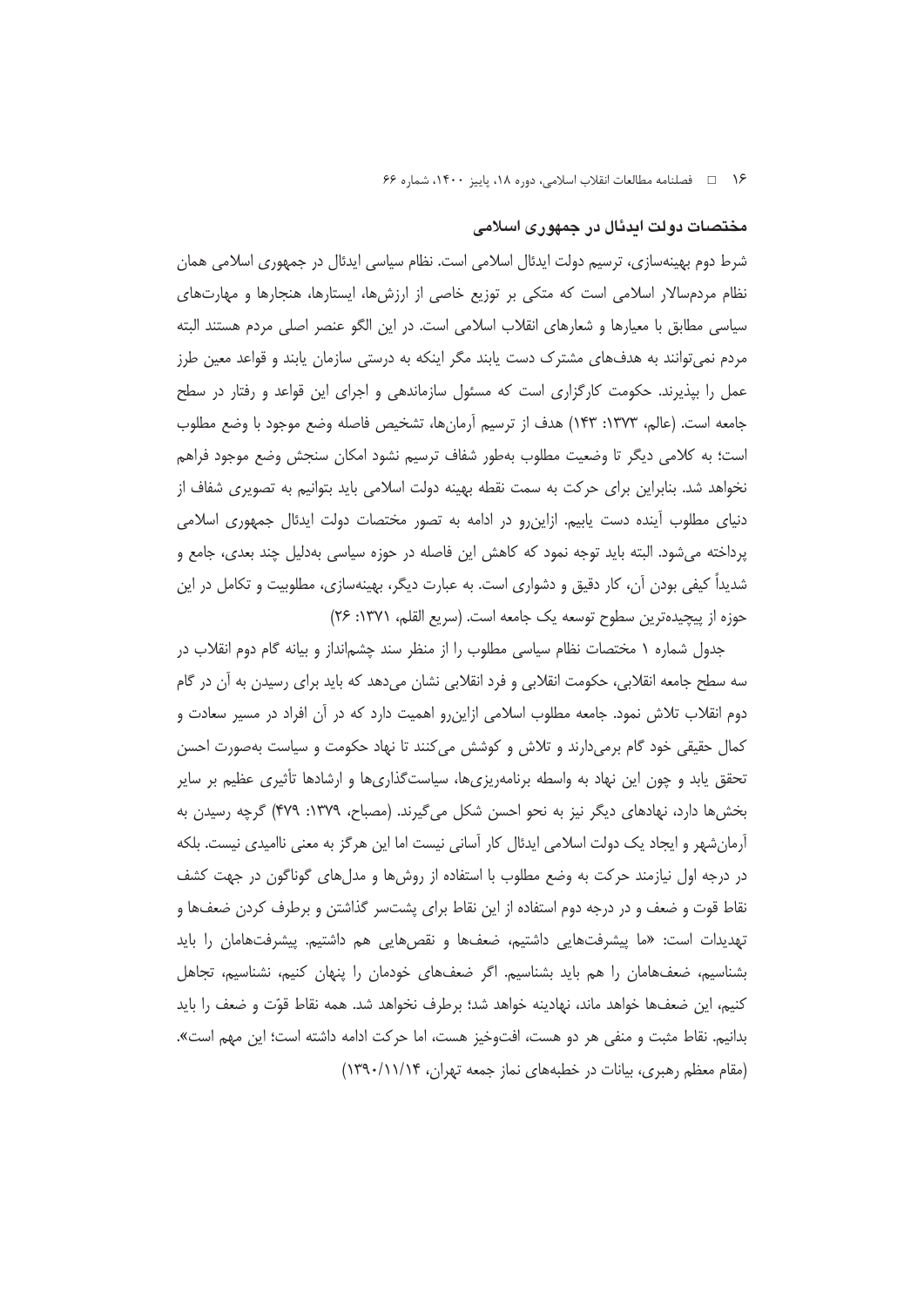# جدول شماره ۱: مختصات نظام سیاسی ایدئال از منظر سند چشم انداز و بیانه گام دوم انقلاب

(منبع: نگارنده)

| مختصات نظام سیاسی (دولت) ایدئال مبتنی بر نظریه انقلابی   |                    |  |
|----------------------------------------------------------|--------------------|--|
| تعاون و مشارکت گسترده سیاسی مردم                         |                    |  |
| آزادی اندیشه و بیان                                      |                    |  |
| رعایت کرامت و حقوق سیاسی                                 |                    |  |
| همبستگی و برخوردار از سرمایه اجتماعی<br>جامعه انقلابى    |                    |  |
| فرصتهای برابر در عرصه سیاسی                              |                    |  |
| رواداری، انعطاف و سازگاری سیاسی                          |                    |  |
| قانونمند، با ثبات و برخوردار از نظم سیاسی                |                    |  |
| استقلال سیاسی و اراده ملی                                |                    |  |
| مردمدار و برخوردار از مقبولیت و مشروعیت                  |                    |  |
| تأکید و صیانت از قانون، ارزشها و آرمانهای انقلابی و ملی  |                    |  |
| توسعه یافته و مبتنی بر عقلانیت                           |                    |  |
| پرکار، با نشاط، زنده و با اراده                          |                    |  |
| حكومت انقلابي<br>سیاستگذاریهای منعطف و فعال              | .ولت اسلامی ایدنا[ |  |
| هوشمند و با حساسیت ادراک                                 |                    |  |
| مدیریتهای سیاسی شایسته، متخصص و جهادی                    |                    |  |
| برخوردار از کارآمدی و سطح بالای بهرەوری                  |                    |  |
| استفاده حداکثری از همه ظرفیتهای مادی و معنوی             |                    |  |
| دارای بینش، آگاهی و فهم سیاسی                            |                    |  |
| متعهد به قانون و ارزشهای دینی و انقلابی                  |                    |  |
| امیدوار به آینده و شکوفایی ایران                         |                    |  |
| دارای اعتماد به نفس و مفتخر به ایرانی بودن و مسلمان بودن |                    |  |
| فرد انقلابي<br>نو انديش، پويا و فعال                     |                    |  |
| رفتار عقلانی و بهدور از افراط و تفریط                    |                    |  |
| برخوردار از هوشیاری و سرعت عمل                           |                    |  |
| نگاه و روحیه انقلابی و جهادی                             |                    |  |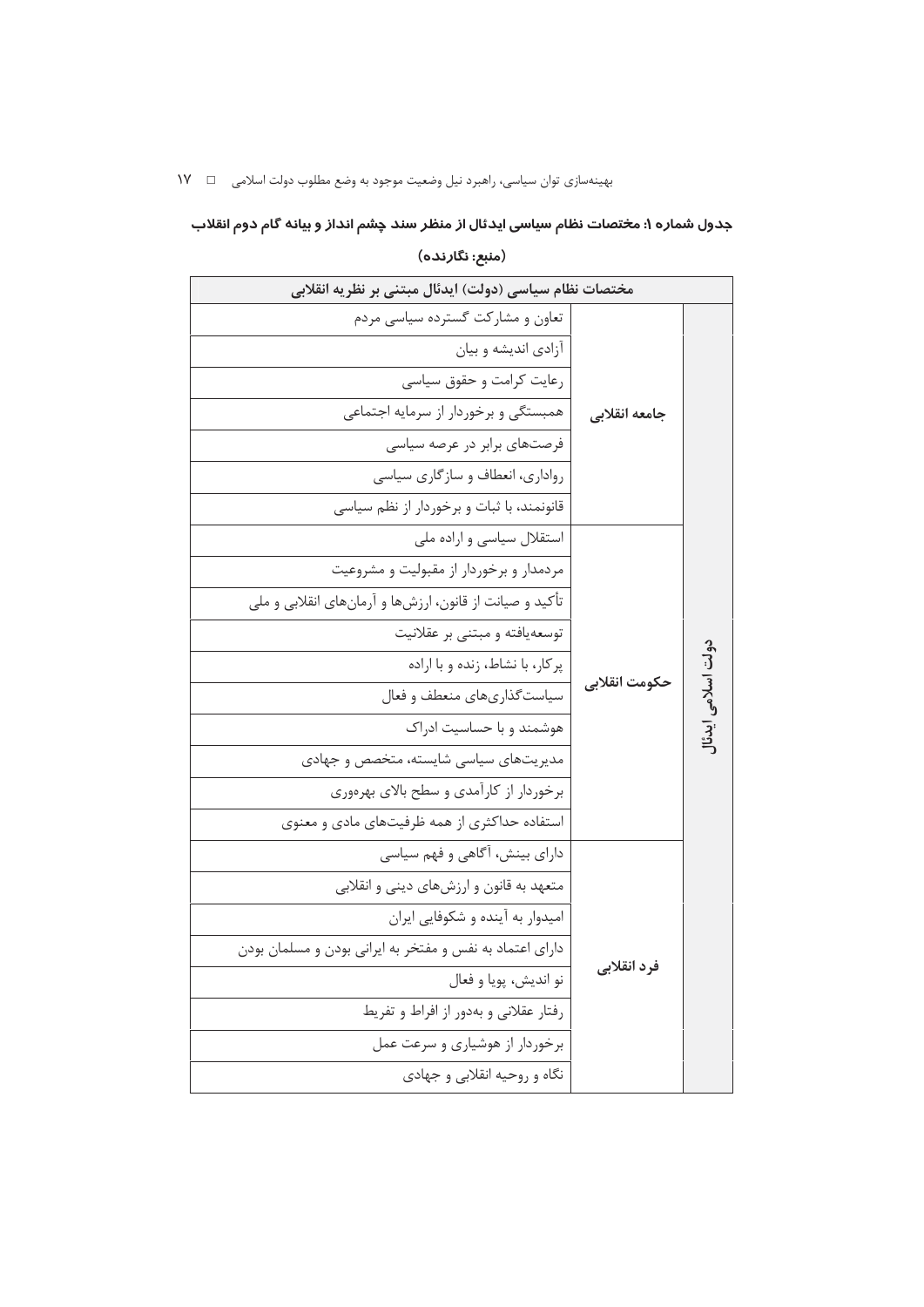# راهبرد بهینهسازی توان نظام سیاسی

در فرایند بهینهسازی، اکنون نوبت انتخاب راهبردها است. معمولاً راهبردها مسیرهایی برای رسیدن از شرایط فعلی به اینده مطلوب را به ما نشان میدهند. در این راهبردها تلاش میشود تا ضمن رعایت بیشترین فاصله با تهدیدات، بیشترین استفاده از فرصتها به عمل آید. همگان میدانند که در زندگی اجتماعی، سیاستها و راهبردها اگر نگوییم نقش اساسی داشته، حتماً نقش مهمی دارند. (zaleznic, 1970) بیشک هر ملتی که بخواهد الگوی موفقی از توسعه را در پیش بگیرد باید ویژگیهای جغرافیایی، انسانی، سیاسی، فرهنگی، زمانی و مکانی را مد نظر قرار دهد. (نظری، عیوضی، ۱۳۹۶: ۱۹)

الگوی اسلامی ایرانی پیشرفت، براساس اصول و روشهای اسلامی و ایرانی و متناسب با شرایط و امکانات جامعه و براساس نیازهای بومی، منطقهای و جهانی کشور و در جهت توسعه همهجانبه کشور طراحی و تدوین شده است. در این الگو توسعه سیاسی بر مبنای مدلی بومی است که براساس آن با بازنگری در ویژگیها و شاخصههای غیربومی توسعه، برخیها را که با مبانی اسلامی و جمهوریت نظام تطابق داشته پذیرفته و برخی دیگر که با نظام فکری و عقیدتی و جهان بینی اسلامی و جمهوریت در تعارض و تمایز است را رد می کند. (عزیزی و دیگران، ۱۳۹۷: ۱۷۸) رسالت ملت و نظام جمهوری اسلامی ایران حرکت عقلانی، مؤمنانه و متعهدانه در جهت ایجاد تمدن نوین اسلامی متناسب با ارمانها در زیست بوم ایران است. (ابلاغیه رهبر انقلاب برالگوی پایه ایرانی اسلامی پیشرفت، ۱۳۹۷/۷/۲۲) مسئله مهمی که در انتخاب راهبردهای بومی نیازمند توجه جدی است، این موضوع است که منابع قدرت، صرفاً نظامی نیست و می¤واند انواع متفاوتی داشته باشد. با نگاهی واقعیینانه می¤وان گفت که یک نظام سیاسی ایدئال، نظامی است که بتواند توانمندیهای خود را در پنج حوزه سیاسی، اجتماعی، فرهنگی، اقتصادی و اجتماعی به بالاترین سطح و کیفیت برساند. (طرحریزی دکترینال، ۱۳۹۲: ۱۰) با این همه از میان این تواناییها، توان سیاسی اهمیت ویژهای دارد. با اینکه در تحولات عصر جدید حاکمیت مطلق قدرت سیاسی در ابعاد مختلف دستخوش تغییر شده است اما دولت و قدرت سیاسی همچنان نقش سیاستگذاری، تنظیمگری، هماهنگی و راهبری را برعهده دارد. به واقع هنوز هم این قدرت سیاسی است که اجازه میدهد که چه کسی، چه چیزی را، چگونه، کجا و چه هنگام بهدست آورد. (امام جمعهزاده و دیگران، ۱۳۹۵: ۱۵) قدرتی پر اهمیت که هر اندازه تواناتر باشد به همان میزان توانایی و قدرت ملی یک کشور افزایش خواهد یافت. دولت اسلامی ایدئال در عرصه سیاسی، دولتی است که بتواند توانمندیهای سیاسی لازم را به دست آورده، حفظ نموده و تا حد ممکن افزایش دهد. توانمندی.هایی که هر کدام بخشی از پهنه سیاست را در بر می گیرد و در مجموع کلیت توان سیاسی را شکل میدهد.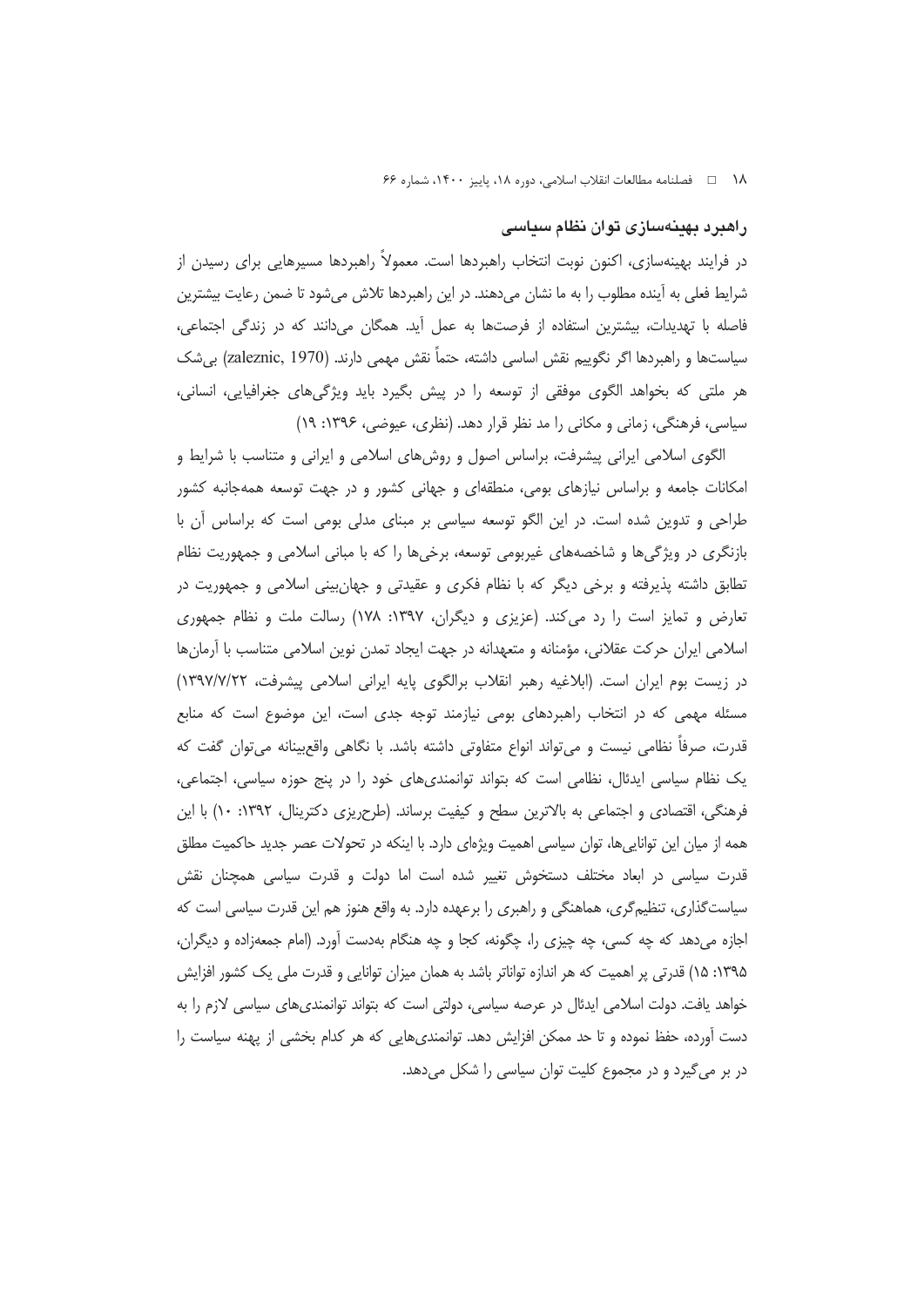بهینهسازی توان سیاسی، راهبرد نیل وضعیت موجود به وضع مطلوب دولت اسلامی  $\Box$  ۱۹



شکل شماره ۱: تواناییهای یک نظام سیاسی

براساس سند چشم|نداز بیستساله جمهوری اسلامی ایران و بیانه گام دوم انقلاب، جمهوری اسلامی بهعنوان الگویی نوین در حکمرانی، قرار است در چشمانداز آینده نهچندان دور، بهعنوان الگوی نظام (دولت) پیشرفته اسلامی در منطقه و جهان، کشوری توسعهیافته با جایگاه اول اقتصادی علمی و فناوری و با هويت اسلامي و انقلابي، الهامبخش در جهان اسلام و با تعامل سازنده و مؤثر در روابط بين|لملل باشد. این دولت انقلابی با اتکال به قدرت لایزال الهی و در پرتو ایمان و عزم ملی و کوشش، برنامهریزی شده و مدبرانه در مسیر تحقق آرمانها و اصول قانون اساسی، برای رسیدن به آرمان بزرگش که همانا ایجاد تمدن نوین اسلامی و آمادگی برای طلوع خورشید ولایت عظمی (ارواحنا فداه) است گام برمیدارد. (سند چشم|نداز جمهوری اسلامی در افق ۱۴۰۴ و بیانه گام دوم انقلاب) همانگونه که هدف از ترسیم آرمانِ شهر، بیان چیستی دولت اسلامی است، راهبرد بهینهسازی توان سیاسی، چگونگی عبور از وضع فعلی در جهت نیل به وضعیت مطلوب دولت اسلامی را مشخص می کند. بر همین اساس در ادامه پژوهش با پایش متغیرهای گوناگون مطرح شده در منابع مختلف در خصوص تواناییهای سیاسی، تعدادی از مؤلفهها که مطابق با الگوی اسلامی ایرانی پیشرفت بوده، انتخاب و مورد شرح و بررسی قرار گرفته است. به واقع در ادامه خواهیم گفت که برای رسیدن به بهینگی و افزایش توان نظام سیاسی چه باید کرد.

راهبرد بهينهسازی توان سياسی، چگونگی نيل به وضـع مطلوب دولت اسلامی بهطورکلی قدرت و توان سیاسی، متشکل از مجموعهای از توانمندیها شامل: توانمندی حفظ ارزشها و هویت، توانمندی ایجاد انسجام و همبستگی، توانمندی انعطاف و سازگاری، توانمندی کشف و پاسخگویی به مطالبات، توانمندی بسیج سیاسی، توانمندی مدیریت بحران، توانمندی جذب و مشارکت سیاسی،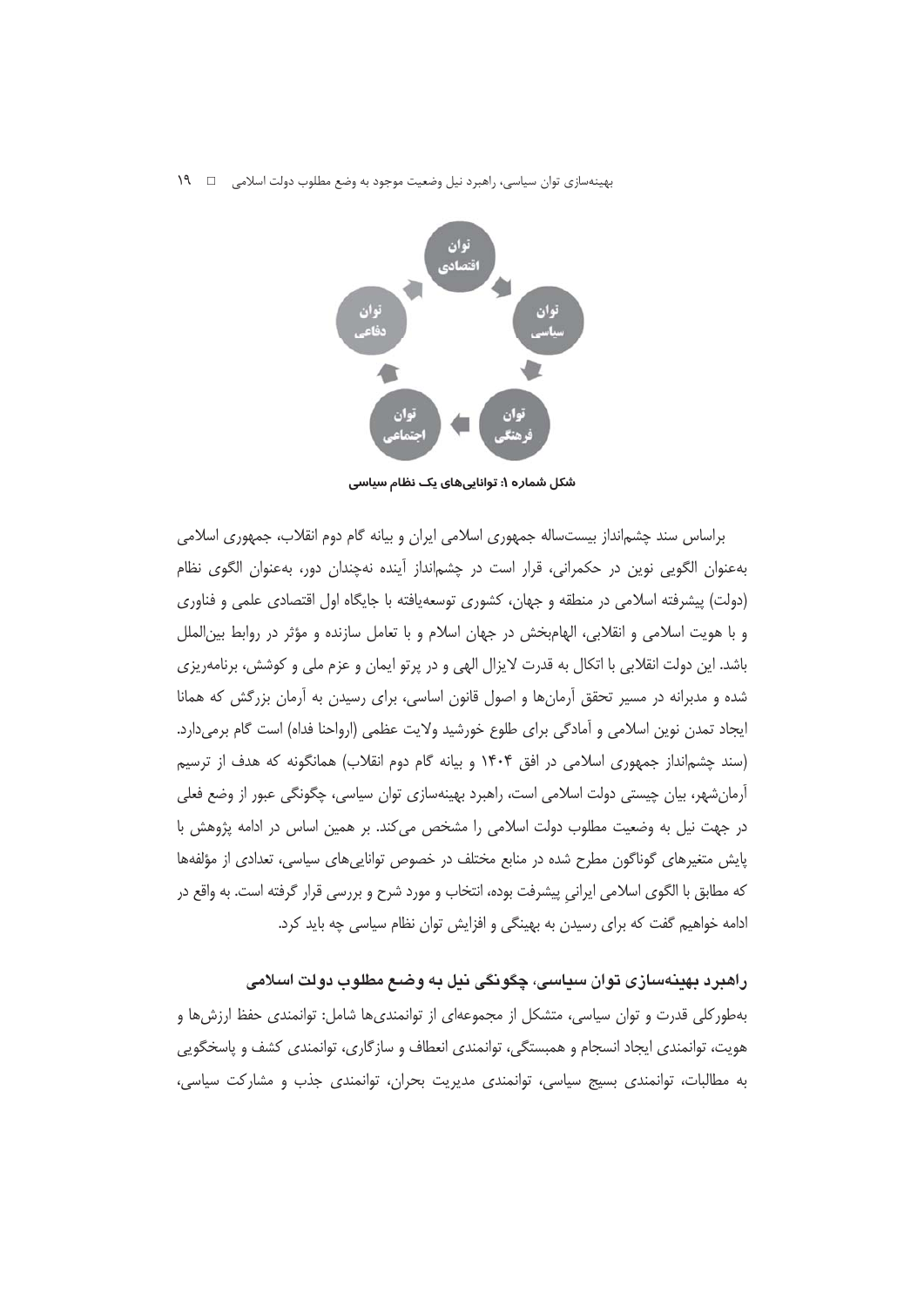٢٠ □ فصلنامه مطالعات انقلاب اسلامي، دوره ١٨، پاييز ١۴٠٠، شماره ۶۶



توانمندی آموزش و جامعهپذیری سیاسی و توانمندی آگاهسازی و هدایت سیاسی است.

شکل شماره ۲: احزاء توان سیاسی

بهطور دقیقتر این اجزاء، شاخصههای راهبرد بهینهسازی توان سیاسی هستند و در عملیات بهینهسازی مانند مهرههای دومینو عمل خواهند کرد. به هر میزان که این مؤلفهها و اجزاء از توانایی بیشتری برخوردار شوند، به همان میزان توان سیاسی به سطح بهینگی نزدیک خواهد شد، امری که منجر به بهینگی کلیت نظام میشود و در نهایت نزدیک شدن به وضع مطلوب دولت اسلامی را در پی خواهد داشت. به واقع این مؤلفهها نقطه عزيمت از واقعيات امروز به سمت آرمان بزرگ تمدن اسلامي فردا است.

#### سطوح راهبردی توان سیاسی

#### ۱. سطح حکومت

افزایش توانمندی کشف و پاسخگویی به مطالبات: توجه به خواسته و مطالبات مردم یکی از جنبههای طبیعی یک حکومت مردمسالار و مشروع است. جوامع و حکومتهایی که بتوانند این خواستهها و مطالبات را کشف نموده و پاسخ شایستهای به آن بدهند، قادر خواهند بود تا ثبات و استواری خود را حفظ نمایند و در مقابل، نظامها و جوامعی که از توانایی لازم برای پاسخگویی درست و بهروز به تقاضاهای جدید مردم برخوردار نیستند، ممکن است دچار هرجومرج و بی ثباتی شده و به سمت زوال و نا استواری كشيده شوند. (هانتينگتون، ١٣٧٠: ٧۵) اساساً وقوع انقلاب اسلامي حاصل مطالبه مردمي بود كه خواستار تغییر راه و رسم حکمرانی از پادشاهی مطلقه به مردمسالاری دینی بودند. خواستهای که منتج به تشکیل نظام جمهوری اسلامی شد. در این نظام مردم هم عامل بوجود آورنده و هم عامل بقاء نظام سیاسی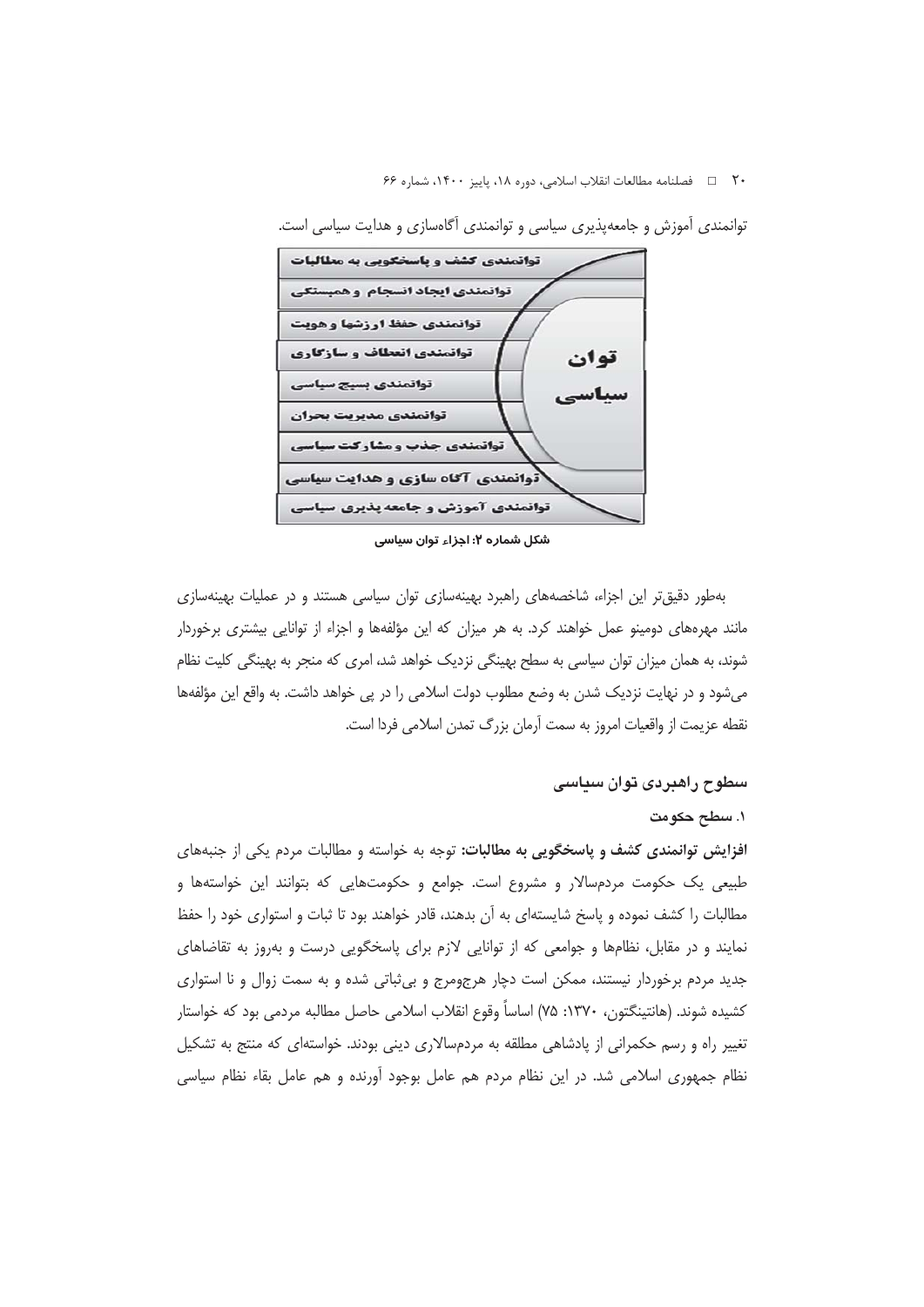هستند، به واقع «در نظام اسلامی، رأی، خواسته و عواطف مردم، تأثیر اصلی را دارد» (مقام معظم رهبری، به نقل از روزنامه اطلاعات، ۱۳۷۹/۶/۱۰) ازاین رو توجه به خواست مردم یک توانمندی ذاتی و جدا نشدنی جمهوری اسلامی است که نیازمند تقویت هرچه بیشتر است.

افزایش توانمندی انعطاف و سازگاری: در هزاره سوم، حکومتها با چالشها، تغییرات و پویاییهای غیرقابل پیش بینی و بنیادینی مواجه شدهاند که آنان را مجبور ساخته تا با ایجاد ساختارهای منعطف، خود را با شرایط جدید و چالش های آینده سازگار کنند. (غیاثی ندوشن و مالکپور لپری، ۱۳۹۴: ۵۰) ساختار هوشمند، ساختاری است که توانایی تغییر خود با محیطش را داشته باشد. از دیدگاه علوم اجتماعی، سازگاری و انعطاف سیاسی عبارت است از توانایی یک حکومت برای تغییر خود و یا راههای انجام کار به منظور بقاء در محیط متغیر. حکومت انقلابی بهعنوان یک نظام پویا و پیشرونده، نیازمند انعطاف، سازگاری و توانایی هوشمند است و در تعامل با محیط، تغییرات را حس کرده و همگام با شرایط و نیازمندیهای روز جامعه، خود را بروزرسانی میiماید. جمهوری اسلامی هیچگاه نظامی متحجر و در برابر پدیدهها و موقعیتهای نو به نو، فاقد احساس و ادراک نیست بلکه همچون پدیدهای زنده و با اراده، همواره دارای انعطاف و آماده تصحیح خطاهای خویش است. (بیانه گام دوم انقلاب)

**افزایش توانمندی مدیریت بحران:** چالز هرمن بحران را بر سه بعد اصلی تهدید، زمان و غافلگیری <sup>۲</sup> تحلیل می،نماید (خلیلی و دیگران، ۱۳۹۴) بر این اساس بحران عبارت است از شرایطی که در أن: هدفهای عالی و حیاتی واحد تصمیم گیرنده مورد تهدید قرار گیرد، زمان واکنش را برای اتخاذ تصمیم محدود کند و عناصر و عوامل تصمیمگیرنده را با بروز ناگهانی خود غافلگیر نماید. بحرانها همواره بهعنوان یک عامل محرک عمل کرده و تصمیمات گرفته شده، واکنشی یا پاسخی در مقابل این تحریک هستند. (کاظمی، ۱۳۸۴: ۳۹۷) هر اندازه که این تصمیمات بهجا و بهموقع باشد و بهدرستی عملی شوند، به همان میزان درصد عبور موفقیت آمیز از بحران بیشتر خواهد بود. انقلاب اسلامی در حالي يک چله پر افتخار را پشتسر گذاشته و قدم به دهه پنجم حيات خود مي گذارد که اگرچه دشمنان مستکبرش گمانهای باطلی در سر داشتند، اما دوستانش در سراسر جهان، امیدوارانه آن را در گذر از چالش ها و بحران ها و به دست آوردن پیشرفتهای خیره کننده، همواره سربلند دیدهاند. (شرحی بر بیانه گام دوم انقلاب، معاونت سیاسی سپاه) این توانمندی در شرایط فعلی که هر روز یک بحران جدید و نوظهور بروز می کند، اهمیت دوچندان دارد و نیازمند تقویت و بهینهسازی است اگرچه «در طول عمر

- 1. Threat.
- 2. Time. 3. Surprise.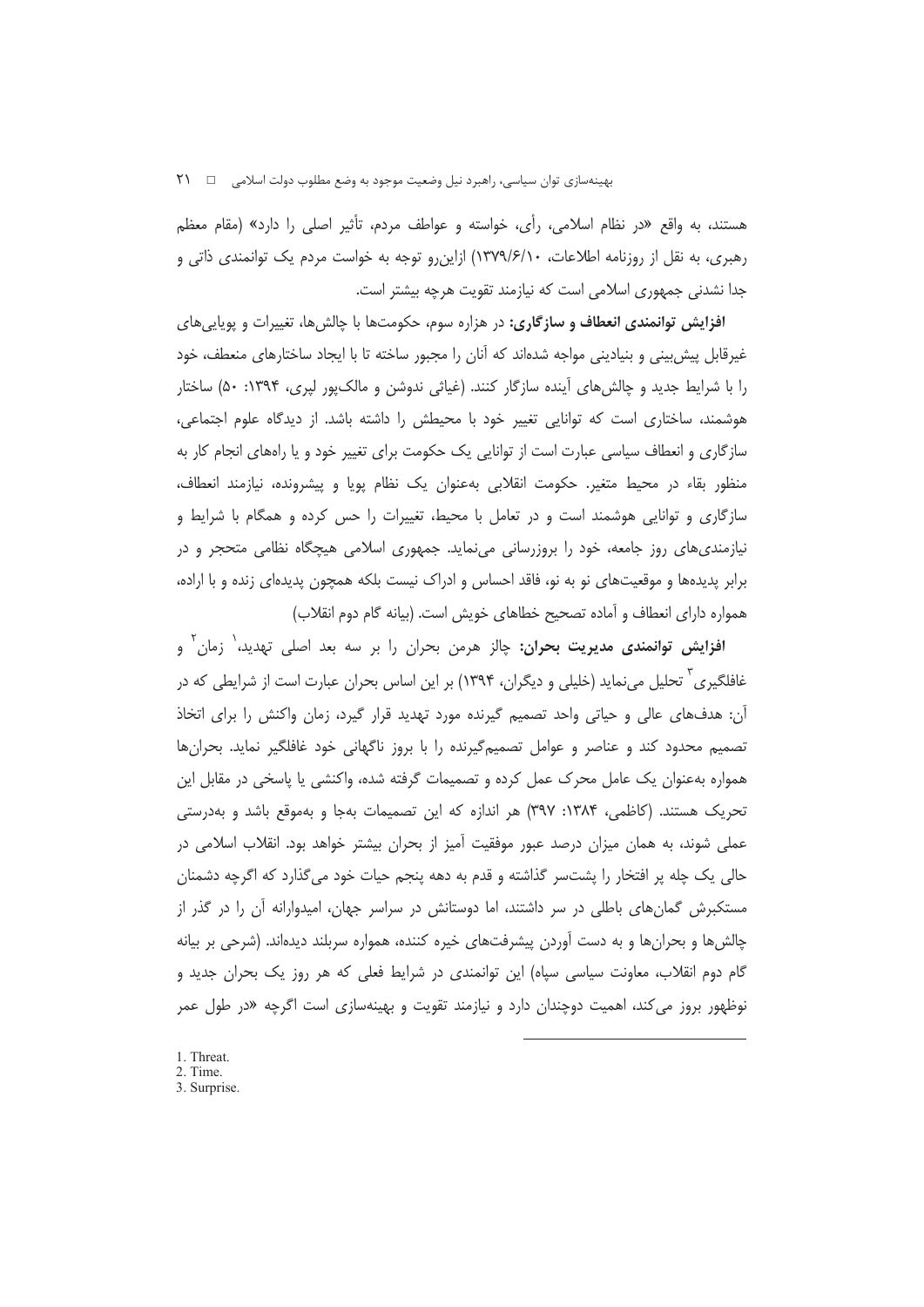انقلاب، خطرهایی از این بزرگتر پیش آمده است. کشور این خطرها را برطرف کرده، از اینها عبور کرده است …. اینها چیزی نیست که جمهوری اسلامی نتواند اینها را حل کند. به توفیق الهی، ملت ایران از همه این مشکلات عبور خواهد کرد. ملت ایران و مسئولین کشور از این بزرگترها و دشوارترهایش را حل کردهاند؛ اینها که چیزی نیست». (مقام معظم رهبری، بیانات در دیدار با مردم بجنورد، ۱۳۹۱/۷/۱۹)

افزایش توانمندی جذب و مشارکت سیاسی: سیاسیشدن یا مشارکت بیشتر و بیشتر مردم در روندهای سیاسی، یکی از ویژگیها و شاخصههای مثبت نظامهای مردمسالار است. (عالم، ۱۳۷۳: ۱۲۷) البته مشارکت در سیاست خود نیازمند پیدایش فرصتهای لازم و ظرفیتسازی است (شفیعی، ۱۳۹۴: ۱۰۶) و حکومتهایی که ظرفیت جذب بالاتری دارند، انتظار می رود که عملکردی بهینه و کارآمدی بهتری داشته باشند. (الهی و دیگران، ۱۳۹۴: ۴) بر همین اساس جمهوری اسلامی نیز بهعنوان یک نظام مردمسالار متکی به اراده ملت، همواره در تکایوی ظرفیتسازی در جهت ایجاد مشارکت هرچه بیشتر مردم در حمایت از نظام سیاسی است. به واقع «سخن اصلی این است که ملت ایران برای این که رشد و پیشرفت لازم را در همه صحنهها به دست بیاورد، احتیاج دارد به تقویت همبستگی ملی و مشارکت عمومی در همه میدانهای طلب کننده حضور ملت. کشور متعلق به ملت ایران است؛ آینده هم متعلق به این ملت است؛ امروز و فردا را هم ملت ایران ساختهاند و میسازند؛ لذا «همبستگی ملی و مشارکت عمومي» اشاره به نياز بزرگ ملت در همه مسائل است؛ همكارى، همدلي، بازو به بازو دادن و دلها را به یکدیگر مرتبط کردن و به سمت هدفهای والای این ملت پیش رفتن». (مقام معظم رهبری، بیانات در دیدار زائرین و مجاورین حرم رضوی، ١٣٨۴/١/١)

#### ٢. سطح جامعه

ا**فزایش توانمندی ایجاد انسجام و همبستگی:** جامعه منسجم و همبسته، جامعهای است که در ان به واسطه وجود ارزشهای مشترک، کاهش فاصلههای اجتماعی و طبقاتی و وجود اتصالات و پیوندهای اجتماعی محکم، درجه پایداری و پیوستگی اجتماع در سطح مطلوبی بوده و سطح درگیریها، تنشها و وقوع جرم پایین است. بهطور کلی توانایی ایجاد انسجام و همبستگی، این امکان را بهوجود میآورد تا مردم این احساس را داشته باشند که همگی عضو یک جامعه هستند، در یک کار مشترک مشغول هستند و با چالش های مشتر کی روبرو هستند كه بايد براي رفع آن تلاش كنند. (Fonseca Brazier, Lukosch: 2018) طبيعي است كه ملتي با توانايي ايجاد يک انقلاب بزرگ، از سطح بالايي از انسجام و همبستگي برخوردار است و بايد انرا حفظ نمايد.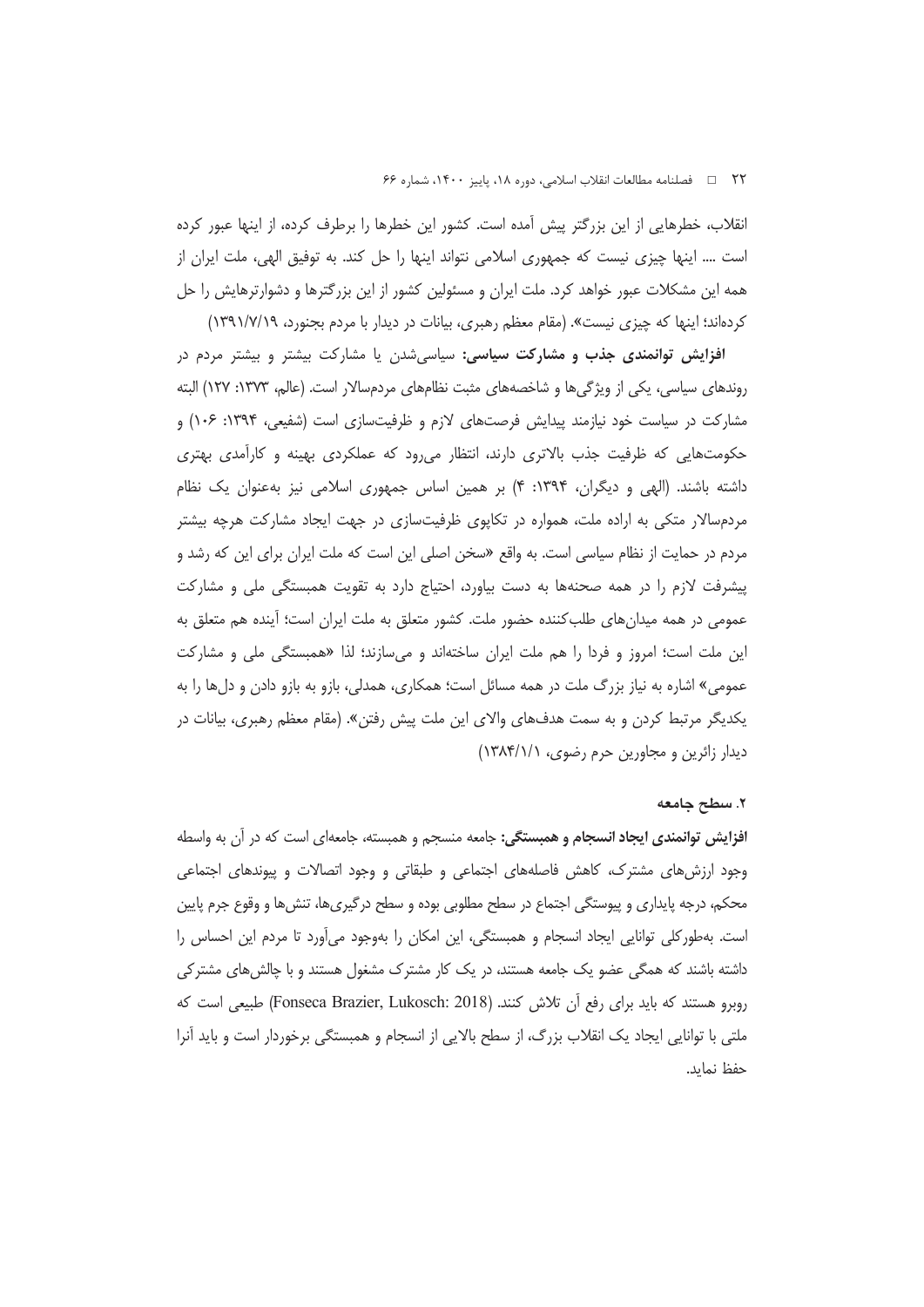یکی از اساسی ترین کارها حفظ اتّحاد و وحدت کلمه است. آحاد ملّت بدانند که قدرت این ملّت در اتّحاد است؛ اتّحاد آحاد مردم، اتّحاد گروههای اجتماعی گوناگون، اتّحاد اقوام مختلفی که در کشور زندگی میکنند، اتّحاد مسئولین کشور با مردم، مردم با مسئولین کشور؛ این است که به این کشور اقتدار میبخشد». (مقام معظم رهبری، بیانات در دیدار معلمان و فرهنگیان، ۱۳۹۸/۲/۱۱)

**افزایش توانمندی حفظ ارزشها و هویت:** ارزشها سنگ ِ بنای هر اجتماعی را شکل میدهد و حفظ ان به معنای حفظ هویت، بنیه و پایه یک جامعه است. مادامی که در یک جامعه، ارزشها ارزشمند شمرده شده و جای خود را به ضد ارزشها ندهند، پایداری و استحکام دولت تداوم خواهد داشت. هرگونه تحول و جابهجایی در ارزشهای یک جامعه، به معنای تزلزل در بنیانهای نظام حاکم است. ازاین رو هر اندازه دولت از توانمندی بیشتری در حفظ ارزش ها و هویت برخوردار باشد باید انتظار قوام و دوام بیشتری داشت. (عظیمی شوشتری، ۱۳۸۴: ۷۵) از میان انقلابهایی که تا امروز در دنیا حادث شده است، انقلاب اسلامی تنها انقلابی است که یک چله پر افتخار را بدون خیانت به آرمانهایش پشتسر نهاده و در برابر همه وسوسههایی که غیر قابل مقاومت بهنظر می رسیدند، از کرامت خود و اصالت شعارهایش صیانت کرده است و به هیچ بهانهای از ارزش هایش که آمیخته با ایمان دینی مردم است، فاصله نگرفته است. (بیانه گام دوم انقلاب) این استواری و مانایی بر سر آرمانها و ارزشها توانایی کمنظیری است که باید حفظ و تقويت شود.

**افزایش توانمندی بسیج سیاسی:** واژه بسیج به شکل متعارف، معرفی کننده فرایندی است که به واسطه أن گروهی از حالت مجموعه منفعلی از افراد، به مشارکتکننده فعال در زندگی عمومی تبدیل میشود. (نواختی مقدم، ۱۳۹۴: ۱۵۳) انقلاب اسلامی نمونهای موفقیتأمیز از توانایی یک جامعه در به حرکت آوردن و بسیج تودههای مردم در جهت مبارزه سیاسی است. حضرت امامﷺ در کنار ترسیم وضع مطلوب نظام سیاسی آینده، با استفاده از ابزار و امکانات مختلف بسیج گر مردم به ویژه تظاهرات و اعتصابات، توانستند زمینه حرکت مردم را فراهم نموده و به قول جان فوران در کتاب *مقاومت شکننده،* بزرگترین جمعیت تاریخ بشری را به خیابانها بیاورند. (شاه/ علی، ۱۳۹۵: ۷۳) برخلاف بسیاری از انقلابها که با رسیدن به پیروزی، رهبران انقلاب تودههای مردم را کنار گذاشتند، جمهوری اسلامی این قدرت و توانایی را حفظ نموده و در طول عمر خود این توانایی را در حوزههای مختلف به یاری گرفته است.

من عرض میکنم که بسیج تمامشدنی نیست. بسیج باید روزبهروز توسعه پیدا کند و قوی شود. روحیه بسیجی و معرفت بسیجی باید فراگیر شود، تا این کشور بتواند بار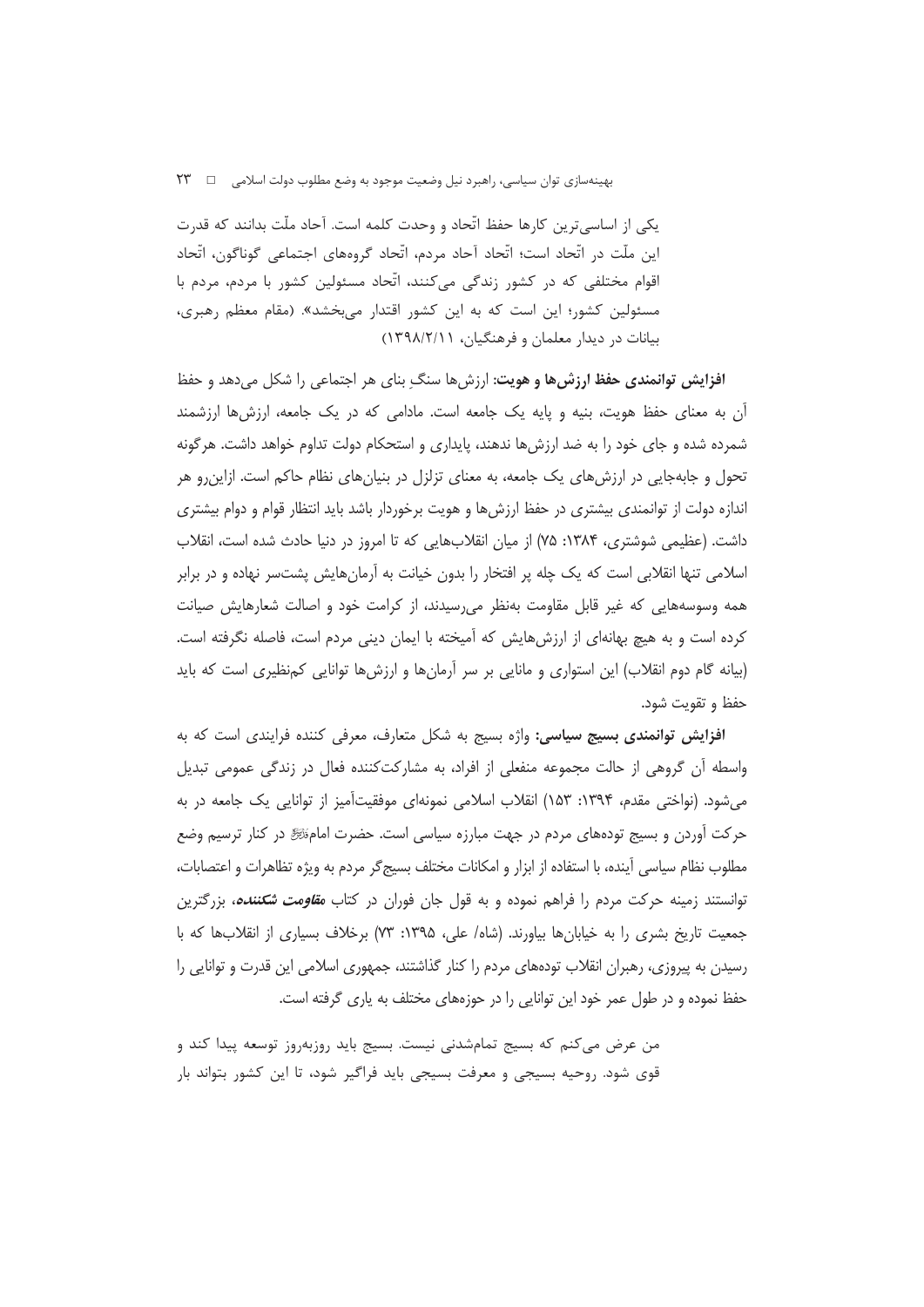٢۴ = فصلنامه مطالعات انقلاب اسلامي، دوره ١٨، پاييز ١۴٠٠، شماره ۶۶

سنگینی را که بر دوش دارد ــ که همان بار هدایت الهی و سعادت انسانهاست ــ به سر منزل برساند. لذا، بسیج، تمام شدنی نیست. (مقام معظم رهبری، بیانات در دیدار با جمعی از فرماندهان بسیج، ۱۳۷۱/۷/۲۸)

#### ۳. سطح فرد

افزایش توانمندی آگاهسازی و هدایت سیاسی: آگاهی و نگرش عمیق مردم نسبت به حقوق و وظایف خود و پی بردن به علل اساسی مسائل و تجزیه و تحلیل درست آنها سبب پویایی اجتماعی خواهد شد. (دیلمی، ۱۳۸۹: ۱۸) کاربینی و کینز استدلال میکنند که احتمال مشارکت شهروندان آگاه در سیاست بیشتر است و آنان بهتر می توانند منافع خود را تشخیص دهند و نفع فردی خود را با افکار و ایدههای خاص درباره دنیای سیاست ارتباط دهند. (مسعودنیا، ۱۳۸۷: ۶۲) آگاهی سیاسی به معنای دستیابی و پرورش فضائل، دانش ها و مهارت های مورد نیاز برای شناخت امور سیاسی است. (نیلی و دیگران، ۱۳۹۳: ۵۱) ازاین٫رو حکومتها تلاش می کنند تا به طرق مختلف این آگاهی را در کالبد جامعه بدمند. آگاهی سیاسی تقریباً بر همه جنبههای نگرش سیاسی و رفتار رأی دادن شهروندان تأثیر میگذارد. از جمله تأثیرات آن می توان به ثبات بیشتر نگرش، سازگاری بیشتر ایدئولوژیک و حمایت بیشتر از ارزش های جریان اصلی یک کشور اشاره کرد. (Zaller: 1990) بنابراین مسئله آگاهی نقش بسیار مهمی دارد. ملت ایران نشان دادهاند که ملت آگاهی هستند. اگر آگاهی ملت ایران نبود، امروز ملت ما مسیر و وضع دیگری داشت و از این عزت، از این پیشرفت، از این ابهت جهانی برای ملت ایران خبری نبود. امام بزرگوار ما محکم ایستاد و مردم بهخاطر أگاهي، به بركت أگاهيشان پشتسر امام ايستادند. اين أگاهي به مردم كمک كرد. من می خواهم عرض کنم عزیزان من! این آگاهی همیشه لازم است. امروز هم لازم است، فردا هم لازم است. (مقام معظم رهبری، بیانات در دیدار مردم بیجار، ۱۳۸۸/۲/۲۸)

افزایش توانمندی آموزش و جامعهپذیری سیاسی: استمرار و بقای هر جامعهای مستلزم آن است که مجموعه باورها و ارزشها، رفتارها، گرایشها، دانشها و مهارتهای آن از طریق آموزش درست افراد، گسترش و تداوم یابد. آموزش و پرورش به معنای اعم، مترادف جامعهپذیری است. جامعهپذیری سیاسی فرایندی است که در آن نظام سیاسی میکوشد، ارزشها، نگرشها، رفتارها و تمایلات مورد قبول ساختار حاکم را از طریق نظام آموزشی به همه افراد و خصوصاً نسل جدید انتقال داده و در آنها درونی سازد. (خواجه سروی، ۱۳۹۲: ۳۲) از نظر رایندرمن (۲۰۰۸)` آموزش و افزایش توانایی های شناختی و دانش افراد، تأثیر مثبتی بر تمامی بروندادههای سیاسی شامل مردمسالاری، حاکمیت قانون و آزادی

1. Rindermann.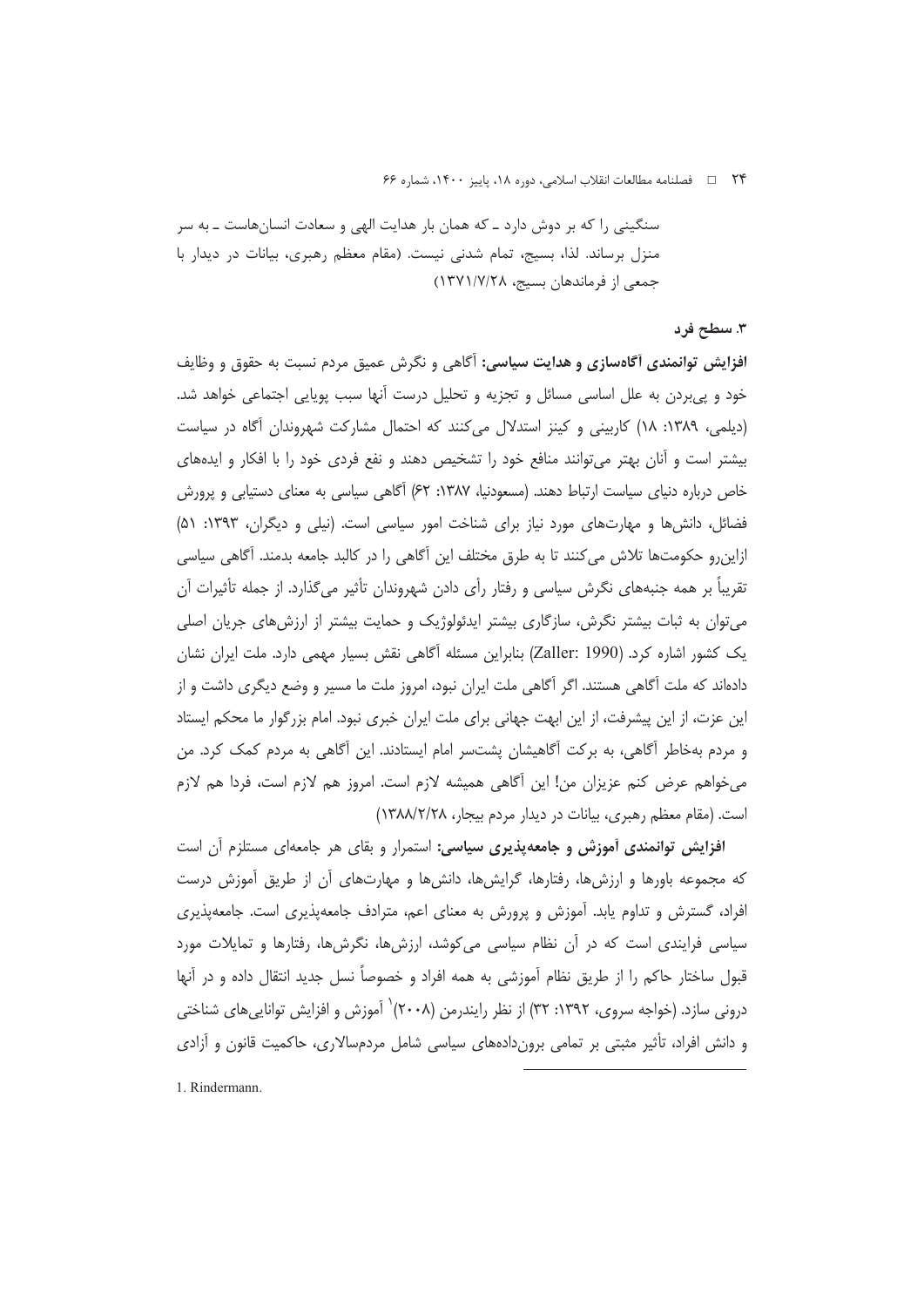سیاسی دارد. (معین آبادی، سلطانی، ۱۳۹۴: ۶۹) در حکومت مردمسالار دینی یکی از وظایف دولت هدایت جامعه است. در این نوع از حکومت، اساس سیاست، هدایت گری است.

سیاست این است که جامعه را هدایت کند و راه ببرد. تمام مصالحه جامعه را در نظر بگیرد و تمام ابعاد انسان و جامعه را در نظر بگیرید و اینها را هدایت کند به طرف آن چیزی که صلاحشان است. (امام خمینی، ۱۳۷۷: ۴۳۲)

|                         |           | افزایش توانمندی ایجاد انسجام و همبستگی    |
|-------------------------|-----------|-------------------------------------------|
|                         | سطح جامعه | افزایش توانمندی حفظ ارزشها و هویت         |
|                         |           | افزايش توانمندى بسيج سياسى                |
| .<br>آهنر د<br>نوا<br>د |           | افزایش توانمندی کشف و پاسخگویی به مطالبات |
|                         | سطح حكومت | افزایش توانمندی انعطاف و سازگاری          |
| سياسى                   |           | افزايش توانمندى مديريت بحران              |
|                         |           | افزایش توانمندی جذب و مشارکت سیاسی        |
|                         | سطح فرد   | افزایش توانمندی آگاهسازی و هدایت سیاسی    |
|                         |           | افزایش توانمندی آموزش و جامعهپذیری سیاسی  |
|                         |           |                                           |

جدول شماره ۳: سطوح راهبردی توان سیاسی (منبع: نگارنده)

#### نتيجه

یافتههای پژوهش نشان میدهد که در جمهوری اسلامی ما به ازای هر ضعف و تهدید، نقاط قوت و فرصتهایی وجود دارد که با اتخاذ راهبرد بهینهسازی توان سیاسی، میتوان وضع فعلی را به وضع مطلوب دولت اسلامی نزدیک نمود. در این راهبرد، نقش عوامل درونی در تقویت توان نظام سیاسی به مراتب از عوامل خارجی پر رنگتر است، گرچه این به هیچ وجه به معنی غفلت از عوامل خارجی نیست. نکته قابل تأمل اینکه در جمهوری اسلامی به ازای هر ضعف و تهدید حداقل یک و در بیشتر موارد چندین فرصت و نقطه قوت وجود دارد که در راهبرد بهینهسازی توان سیاسی مورد توجه قرار گرفته است. در این راهبرد تلاش شده است تا ضمن رعایت بیشترین فاصله با تهدیدات، از فرصتها بیشترین استفاده به عمل آید.

نتایج به دست آمده نشان میدهد که میان بهینهسازی توان سیاسی و ساخت دولت مطلوب اسلامی رابطه مستقیمی وجود دارد؛ بدین معنی که در این فرایند مجموعهای از توانمندیها شامل: توانمندی حفظ ارزش ها و هويت، توانمندي ايجاد انسجام و همبستگي، توانمندي انعطاف و سازگاري، توانمندي کشف و پاسخگویی به مطالبات، توانمندی بسیج سیاسی، توانمندی مدیریت بحران، توانمندی جذب و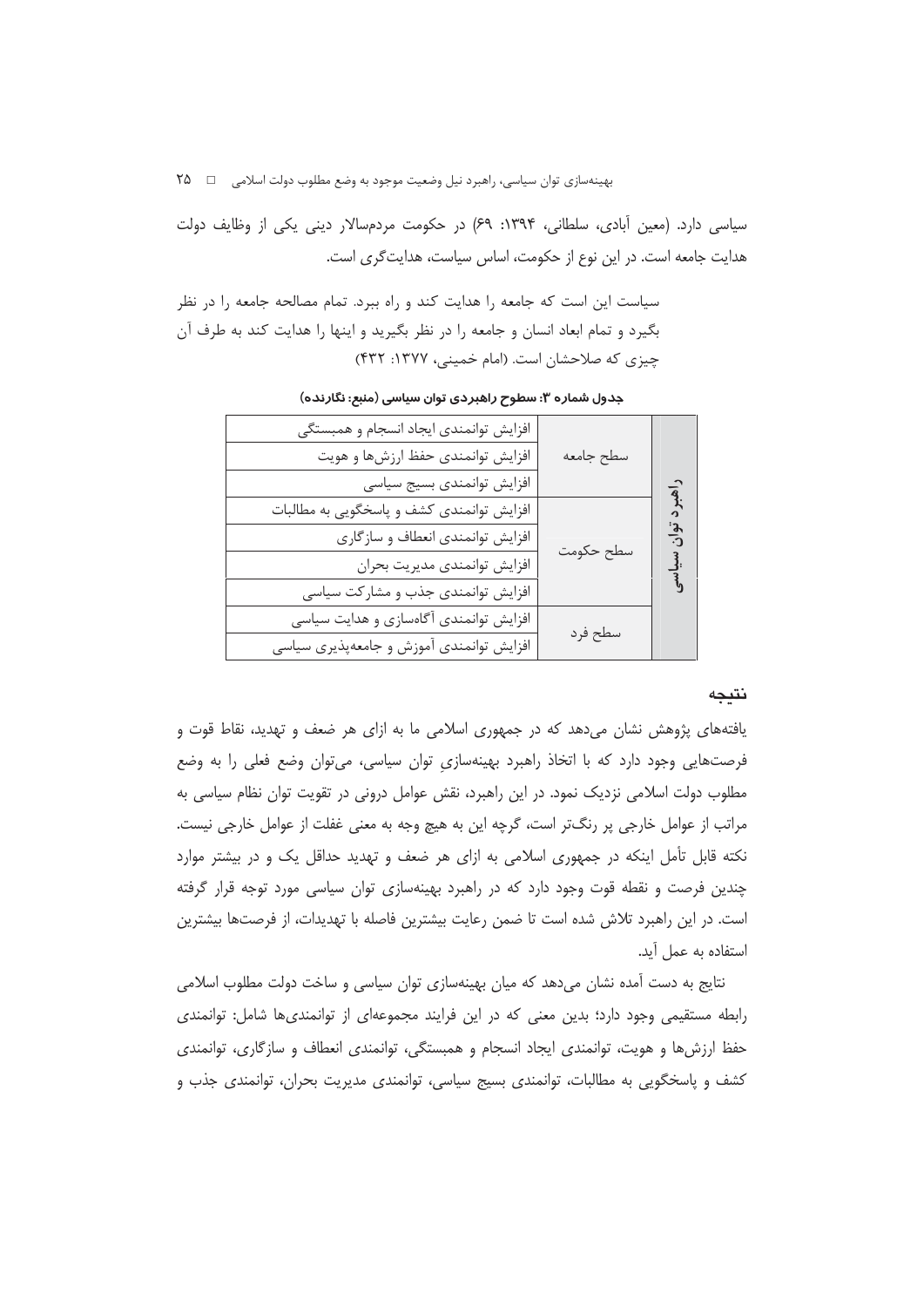٢۶ ه ه السلام الله على الله على الله عليه الله عليه ١٤٠٠، شماره ع

مشارکت سیاسی، توانمندی آموزش و جامعهپذیری سیاسی و توانمندی آگاهسازی و هدایت سیاسی افزایش پیدا می کند. بهطور دقیق تر این اجزاء، شاخصههای راهبرد بهینهسازی توان سیاسی هستند و در عملیات بهینهسازی مانند مهرههای دومینو عمل خواهند کرد. به هر میزان که این مؤلفهها و اجزاء از توانایی بیشتری برخوردار شوند، به همان میزان توان سیاسی به سطح بهینگی نزدیک خواهد شد، امری که منجر به بهینگی کلیت نظام میشود و در نهایت نزدیک شدن به وضع مطلوب دولت اسلامی را در یی خواهد داشت. این راهبرد یکی از جدیدترین راهبردهایی است که امروزه می تواند در تقویت توان سیاسی مورد استفاده قرار گیرد و به حاکمان کمک نماید تا قدرت سیاسی را تا حد زیادی افزایش دهند. به واقع راهبرد بهينهسازي، نقطه عزيمت از واقعيات امروز به سمت آرمان بزرگ دولت اسلامي است.

## منابع و مآخذ

- ۱. آجرلو، اسماعیل و دانیال طاهری، ۱۳۹٥، *آشنایی با مفهوم حقوق عمومی، بررسی مفهوم قدرت سیاسی*، دفتر مطالعات نظامسازی اسلامی.
	- ۲. ازکیا، مصطفی و غلامرضا غفاری، ۱۳۸٤، *جامعهشناسی توسعه*، تهران، انتشارات کیهان، چ ٦.
- ۳. اسلامی، محسن؛ محمدحسین جمشیدی و محمدعلی جمالیپور، ۱۳۹۷، «فرصتهای امنیتی و سیاسی ج. ا. ایران از طریق عضویت دائم در سازمان همکاری شانگ های براساس مدل سوات»، پ*ژوهش ملل*، دوره سوم، ش ۲۹.
	- ٤. امام خمینبی، ١٣٧٣، صح*یفه نور*، ج ٢، تهران، مؤسسه تنظیم و نشر آثار امام خمینبی،*نئی .*
- ٥. امامجمعهزاده، سيد جواد؛ اميرمسعود شهرامنيا و روحالله صفرياني، ١٣٩٥، «الگوي حكمراني خوب؛ جامعه همکار و دولت کارآمد در مدیریت توسعه»، *علوم سیاسی*، دانشگاه آزاد کرج، ش ٦٣.
- ٦. بینا، ١٣٩٢، رویکردهای نظام مدار، رویکردهای طرح ریزی دکترینال در افق ١٤١٤، ویراست ٢، تهران، انديشكده يقين، مركز پژوهش هاي دكتر بنال.
- ۷. جهانیان، تقوی و چهاردولی عیوضی، ۱۳۸۹، «الگوی اسلامی ایرانی پیشرفت، رویکردها و راهبر دها»، ر*اهبود بومی،* ش ١٠٤.
	- ۸ ـ حاجیانی، ابراهیم، ۱۳۹۰، *مبانی، اصول و روشهای آ بنده پژوهی*، انتشارات دانشگاه امام صادقﷺ.
- ۹. حمیصبی، مرتضبی و علی خندقآبادی، ۱۳۹۰، «بررسی نقش اقتدار سیاسی در توسعه اقتدار ملی کشور»، مطالعات دفاعے استراتژ یک، ش ٤٣.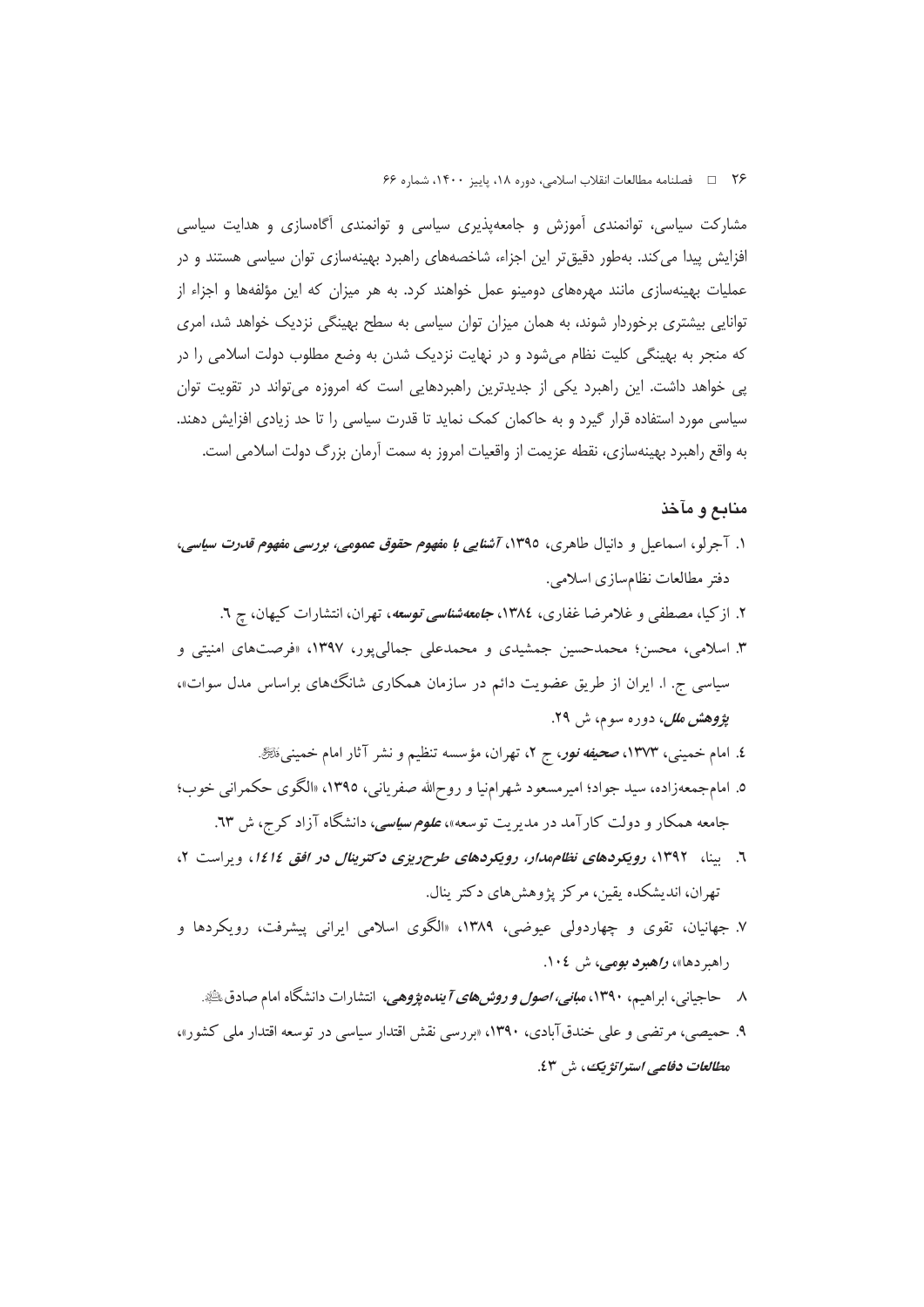۱۰.خلیلی، مرتضی؛ فاطمه عبوضی و حسن خاکسار و پیژن باور، ۱۳۹٤، «کاربرد مدل دکتر چارلز هرمان و با رویکرد خطریذیری در بررسی عوامل محدودکننده جریان ترافیک در زمان وقوع زلزله، نمونه موردی بزرگراه چمران شهر تهران»، *پانزدهمین کنفرانس بینالمللی مهندسی حمل و نقل و ترافیک*، تهران، معاونت و سازمان حمل و نقل ترافیک:

https://www.civilica.com/Paper TTC15 TTC15 202.html ۱۱.خواجهسروی، غلامرضا، ۱۳۹٤، «عوامل مؤثر بر جامعهپذیری سیاسی دانشجویان دانشگاههای دولتي ايران»، ي*ژوهشگاه علوم انساني و مطالعات فرهنگي*، سال ششم، ش ٤.

- ١٢. سريع القلم، محمود، ١٣٧١، «اصول ثابت توسعه سياسي» اطلاعات **سياسي اقتصادي**، ش ٥٥ و ٥٦.
- ۱۳. سیلانی، علیاکبر، ۱۳۹۵، «نظام سیاسی مطلوب در فلسفه سیاسی مقام معظم رهبری»، معرفت، سال بیست و پنجم، ش ٢٢٦.
- ١٤. شاه علي، احمدرضا، ١٣٩٥، «راهبد مبارزات<sub>ی</sub> امام خمینیﷺ: بسیج سیاسی»، *پژوهشنامه انقلاب اسلامی*، سال ششم، ش ١٨، ص ٧٥ ـ ٥٧.
	- ۱۵. عالم، عبدالرحمن، ۱۳۷۳، *بنیادهای علم سیاست*. تهران، نشر نی.
- ۱۲. عزیزی، حسن و اسماعیل شفیعی و علیرضا گلشنی، ۱۳۹۷، «تحقق توسعه سیاسی در الگوی اسلامی ایرانی پیشرفت»، م*طالعات الگوی پیشرفت اسلامی ایرانی*، ش ۱۱.
	- ۱۷. عیوضی، محمدرحیم، ۱۳۹٥، «آیندهپژوهی سیاسی»، *راهبرد*، ش ۷۹.
- ١٨. فلاحي، مجيد، ١٣٨٩، بررسي بحران هاي ينجكانه توسعه سياسي در رابطه با جمهوري اسلامي ايران، پایاننامه کارشناسی ارشد، دانشگاه رازی، دانشکده علوم اجتماعی، گروه علوم سیاسی.
	- ۱۹. كاظمى، علىاصغر، ۱۳۸٤، *روابط بينالملل در تئورى و عمل*، تهران، نشر قومس، ج ٤.
- ۲۰. کدخدایی، مصطفی و شهرام عسکری حصن، ۱۳۹۸، «دکترین امنیتی جمهوری اسلامی با تأکید بر بازدارندگی فعال و حفظ ضربه دوم»، ب*ؤوهش ملل،* ش ٤٧.
- ۲۱. مصباحیزدی، محمدتقی، ۱۳۷۹، *جامعه و تاریخ از دیدگاه قوآن*، شرکت چاپ و نشر سازمان تىلىغات اسلامى.
- ۲۲. معینآبادی، حسین و اصغر سلطانی، ۱۳۹٤، «بررسی نقش دانشگاه در بهبود مؤلفههای آموزش سیاسی دانشجویان، مطالعه موردی: دانشگاه شهید باهنر کرمان»، *پژوهشنامه علوم سیاسی،* ش ٤١،  $7V - 92$